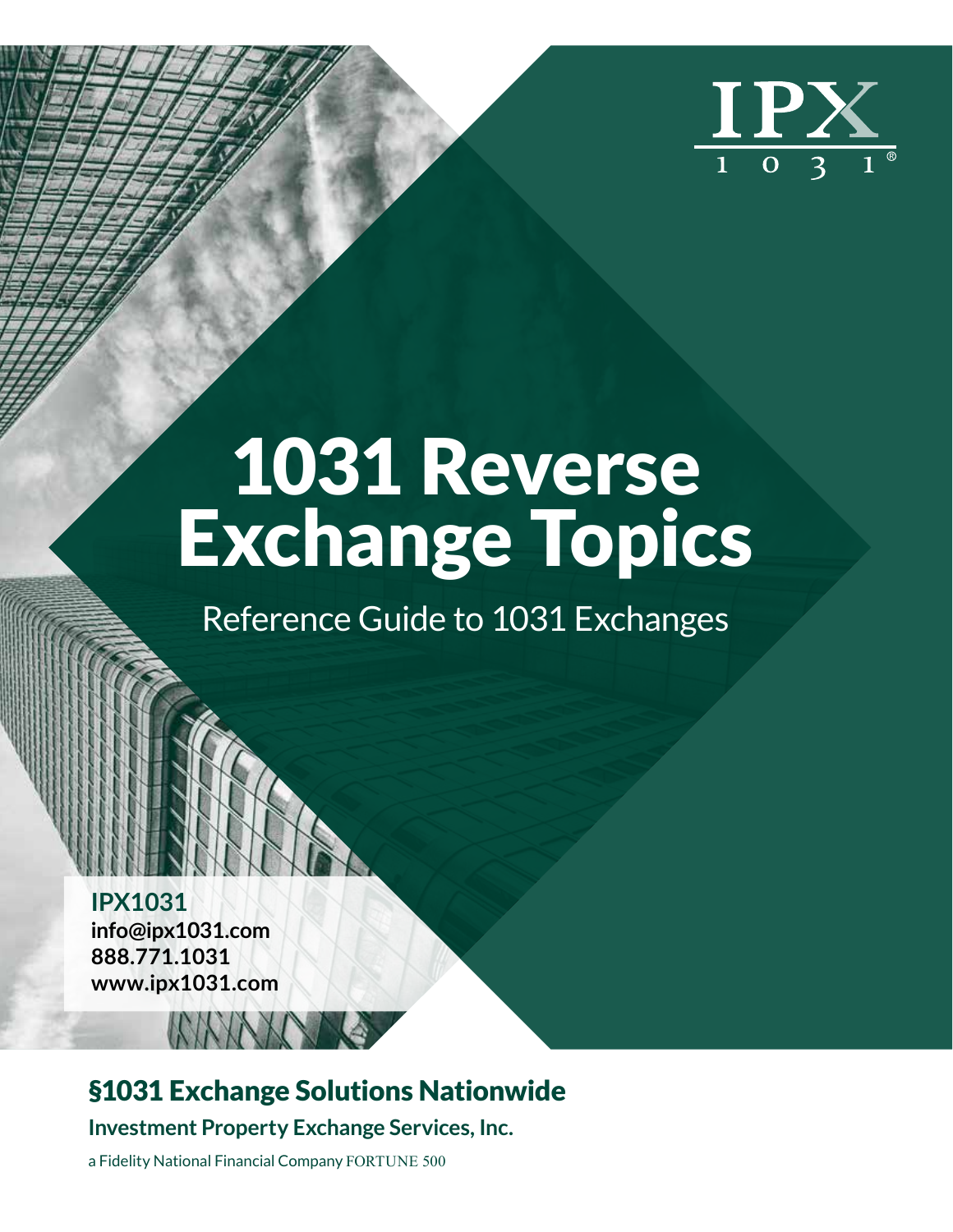

## 1031 Reverse Exchange Topics

**Reference Guide to 1031 Exchanges**



Offices Nationwide www.ipx1031.com

Copyright ©2020 Investment Property Exchange Services, Inc.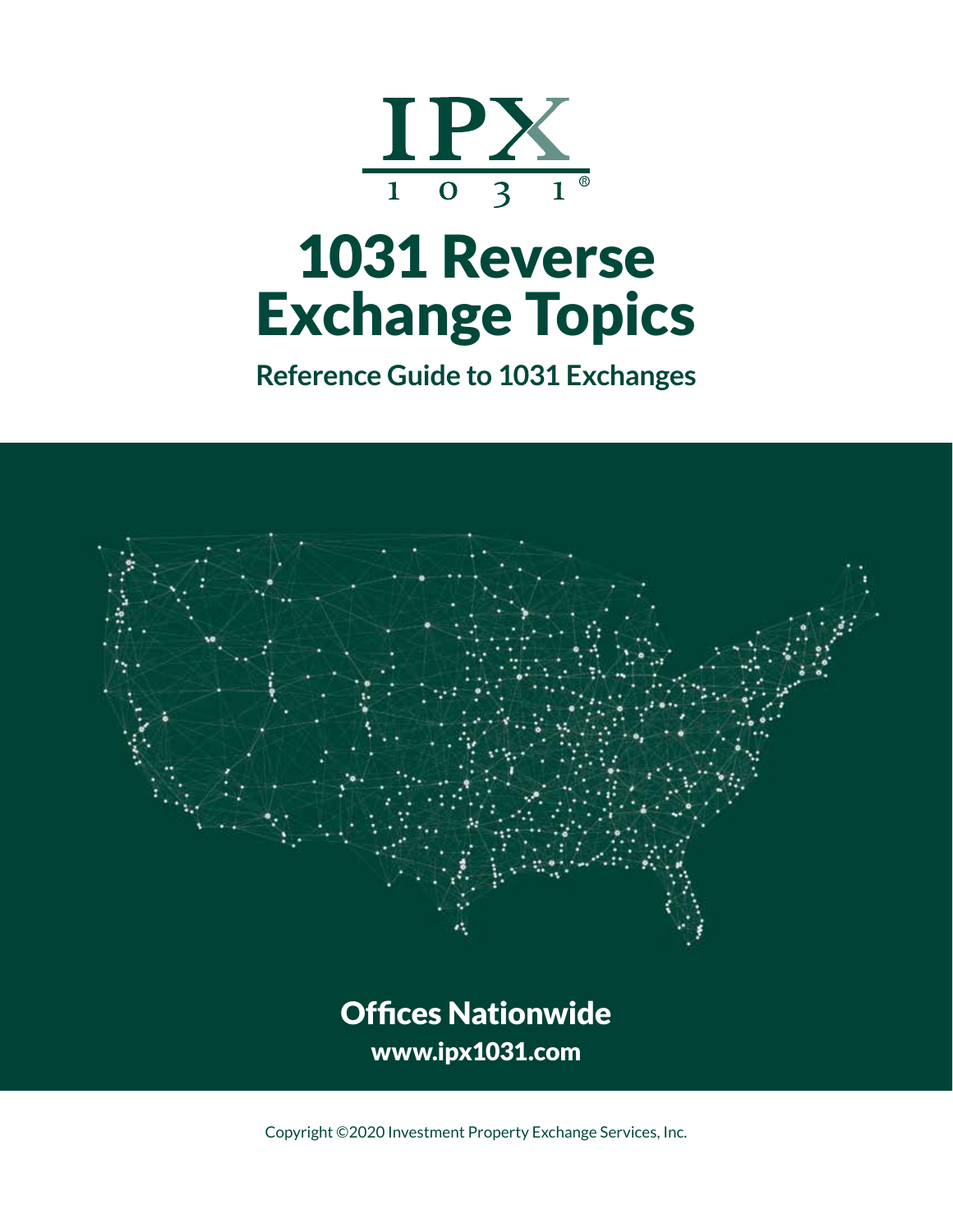### Introduction

#### Investment Property Exchange Services, Inc. (IPX1031) is a professional Qualified Intermediary for IRC §1031 Tax Deferred Exchange transactions.

IPX1031 has been assisting clients with their Tax Deferred Exchanges since 1988. Through our national network of regional offices and our knowledgeable, experienced staff, we have consistently demonstrated a commitment to unsurpassed service with integrity. We provide clients with an unparalleled professional team which has earned an outstanding reputation as the industry leader in IRC §1031 Qualified Intermediary services.

IPX1031 is a subsidiary of Fidelity National Financial, Inc. (NYSE:FNF), a Fortune 500 company and a leading provider of title insurance, mortgage services and diversified services. FNF is the nation's largest group of title companies and title underwriters – Fidelity National Title, Chicago Title, Commonwealth Land Title, Alamo Title, Lawyers Title and Ticor Title – that collectively issue more title insurance policies than any other title company in the United States. Our corporate strength permits IPX1031 to offer the highest level of financial security in the industry to ensure the safety of our clients' exchange funds. Exchange accounts held by IPX1031 are protected with a \$100 million fidelity bond, a \$50 million written third party corporate performance guarantee, and a \$30 million professional liability insurance policy.

IPX1031 facilitates thousands of Tax Deferred Exchange transactions every year. Our substantial expertise in facilitating exchanges, combined with the industry's most experienced team of exchange specialists, brings multidimensional insights to structuring even the most challenging exchanges. We handle all types of Section 1031 like-kind exchanges including simultaneous, delayed and exchange accommodation titleholder transactions for reverse and Build-to-Suit Exchanges.

Each of our regional offices is managed by staff experienced in handling all phases of exchange transactions. While we do not provide legal or tax advice in our role as Qualified Intermediary, we expertly guide our clients through the exchange process, providing information about exchange requirements, generating exchange documents, and safely handling exchange funds.

Our staff of trained professionals regularly conducts accredited continuing education courses throughout the country. Many of the country's most respected real estate companies, law firms and accounting firms consistently rely upon IPX1031 as a valuable educational resource. IPX1031 is active in the Federation of Exchange Accommodators (FEA), the national industry trade association representing Qualified Intermediary companies, serving on the Board of Directors for more than a decade. As a member of the FEA, IPX1031 continually participates in new industry developments and legislation regarding Tax Deferred Exchanges and tax related issues.

In our continuing effort to bring value to our clients, we provide this booklet that explains the key requirements and issues concerning IRC §1031 Tax Deferred Exchanges. These short chapters are intended to provide a technical overview and an understanding of the advantages of utilizing a Tax Deferred Exchange as an investment strategy for acquiring and disposing of investment or business-use assets. For recent updates and additional Exchange Topics, please visit our web site at www.ipx1031.com.

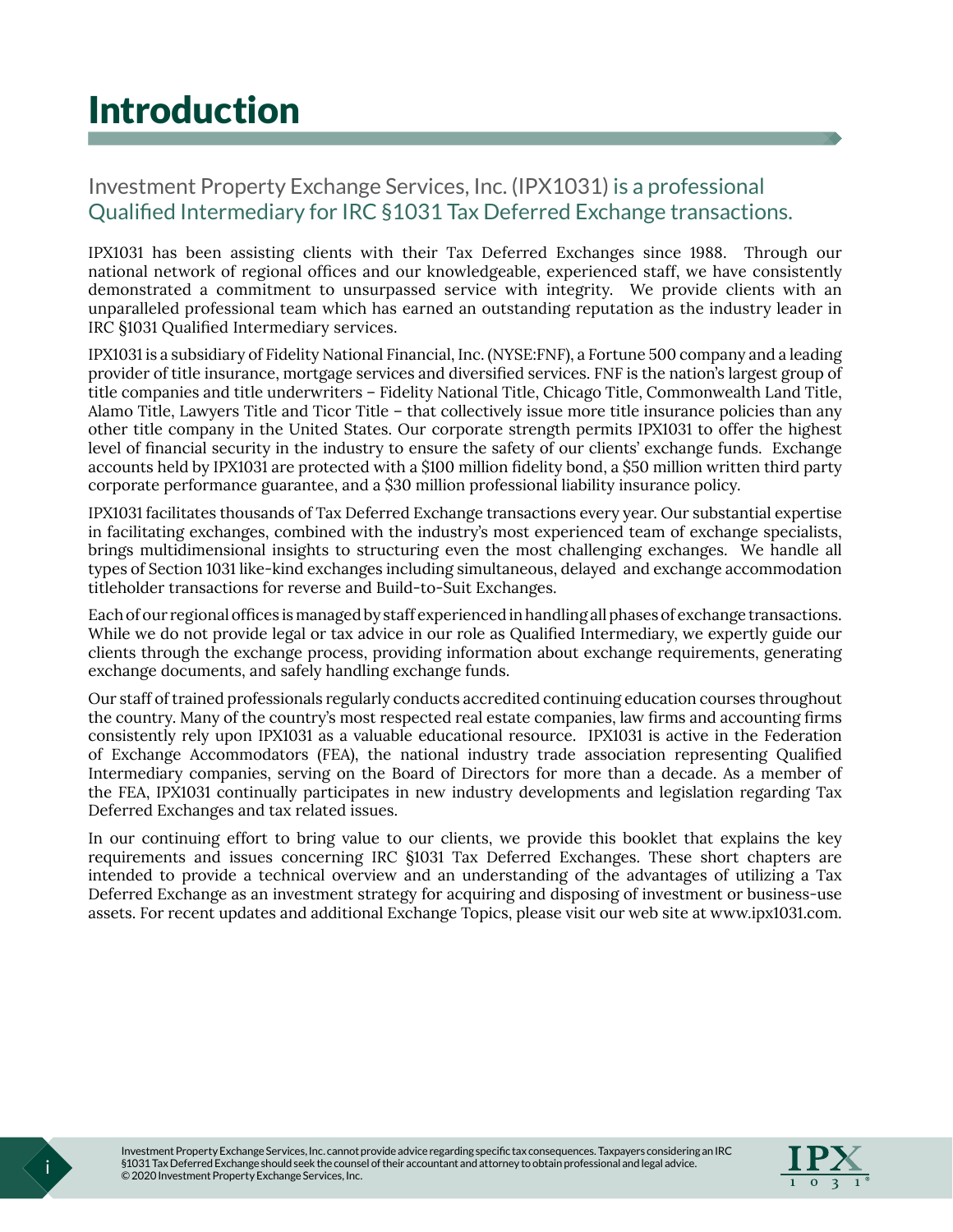### Table of Contents

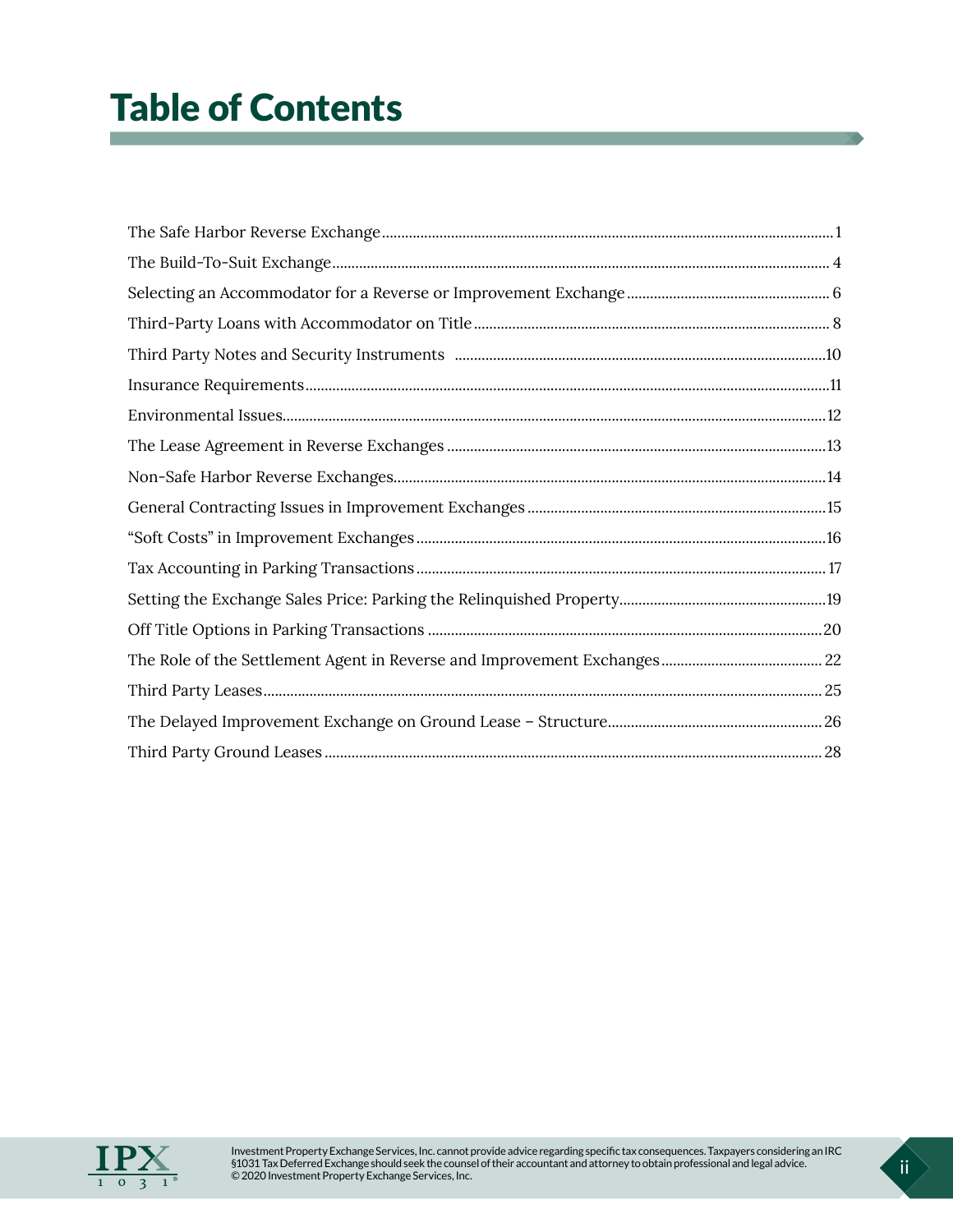### <span id="page-4-0"></span>The Safe Harbor Reverse Exchange

A "Reverse" Exchange occurs when the taxpayer acquires the Replacement Property before transferring the Relinquished Property. A "pure" Reverse Exchange, where the taxpayer owns both the Relinquished and Replacement Properties at the same time, is not permitted. The IRS has provided guidance on structuring a Reverse Exchange, offering a safe harbor under Rev. Proc. 2000-37. An Exchange Accommodation Titleholder (EAT), acquires and holds the target property (the parked property) in a separate special purpose entity, typically a single member LLC (the EAT and LLC are jointly referred to as "EAT"). To complete a Reverse Exchange, the EAT will take title to either the Relinquished Property or the Replacement Property under a "Qualified Exchange Accommodation Agreement" (QEAA).

Time Periods: The same 45 day Identification Period and 180 day Exchange Period deadlines of IRC §1031 apply to a safe harbor Reverse Exchange under Rev. Proc. 2000-37, with a slight tweak. If the EAT has begun the exchange by acquiring the Replacement Property, then the Exchanger must identify within 45 days after the EAT's acquisition of the parked property, one or more Relinquished Properties to be exchanged for the Replacement Property. The identification rules require that written identification permitted under the three property or 200% rules be delivered to another party to the exchange, such as the EAT or the Qualified Intermediary. The identified Relinquished Property must be sold, and the parked Replacement Property transferred to the Exchanger to complete the exchange within 180 days of parking the Replacement Property with the EAT.

#### Replacement Property Parked Reverse Exchange

Replacement Property Parked - Phase I: In the most common type of Reverse Exchange, the EAT acquires and parks legal title to the Replacement Property. The Exchanger or a third party lender loans the property to the Exchanger under a triple net lease. This permits the Exchanger to receive the economic benefits and burdens of the property during the time that it is held by the EAT.



Replacement Property Parked - Phase II: When the Exchanger sells the identified Relinquished Property, title is transferred directly to the buyer through direct deeding. The cash proceeds of the sale go to the Qualified Intermediary, which uses these Exchange Funds to acquire the Replacement Property from the EAT. Upon receipt, the EAT will first repay the loan from the Exchanger and then use remaining Exchange Funds to pay down the third-party loan on the Replacement Property prior to transferring the parked property to the Exchanger. If the Relinquished Property sale yields more Exchange Funds than necessary for the Qualified Intermediary to acquire the parked property, the Exchanger may identify additional Replacement Property within 45 days of the transfer of the Relinquished Property, and complete the additional acquisition within 180 days of the Relinquished Property transfer.

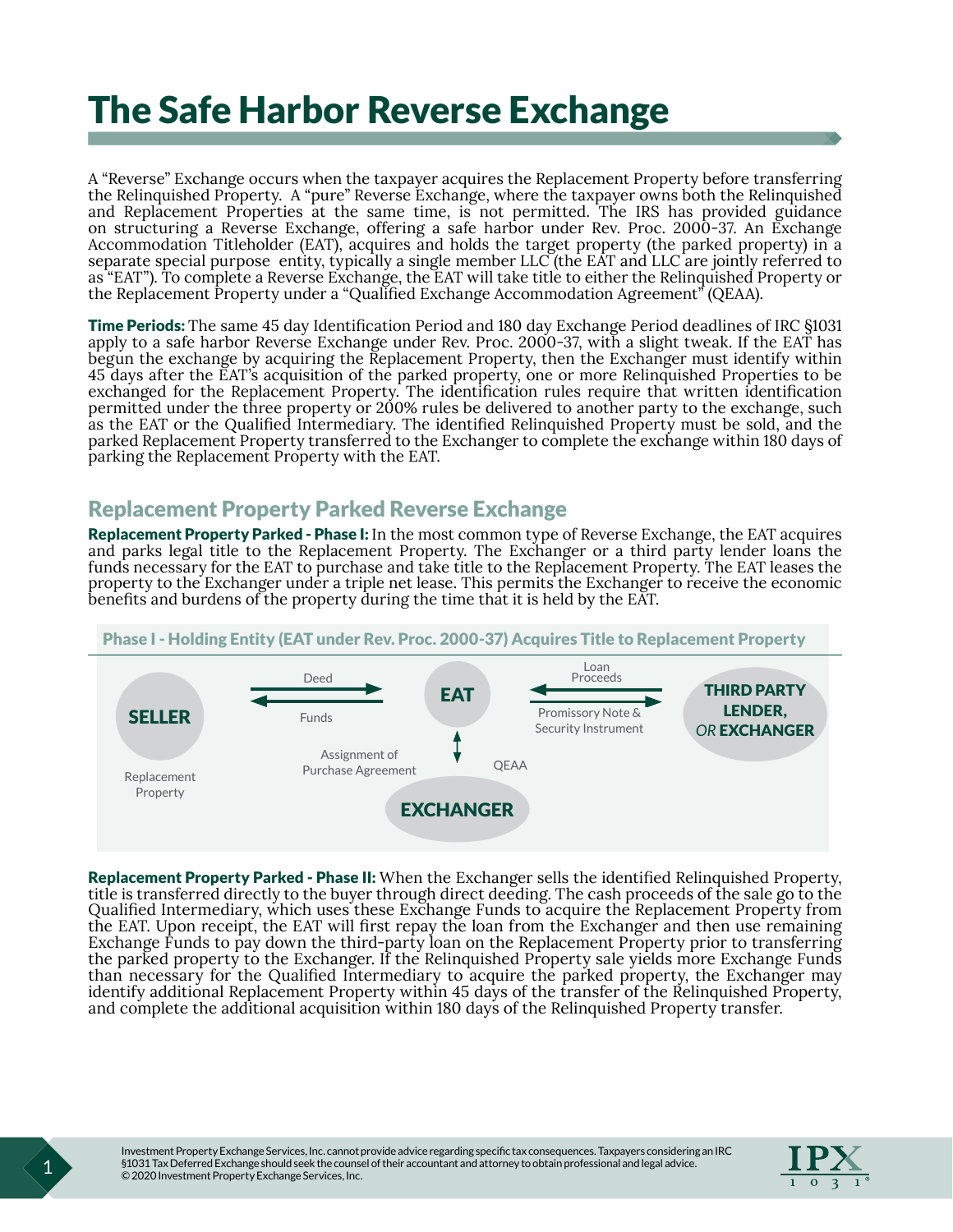### **The Safe Harbor Reverse Exchange (CONT.)**

#### Phase II - Simultaneous or Delayed Exchange



Replacement Property Parked - Loans to EAT: This type of Reverse Exchange works best when the Exchanger can pay all cash for the Replacement Property, or when the seller is providing the financing. If the Exchanger is working with a third-party institutional lender, the Exchanger should seek lender approval prior to beginning the Reverse Exchange. The EAT, as the titleholder of the property, may be required to be the borrower on the loan. Many lenders are not familiar with Reverse Exchanges, so involving them early in the process will ensure a smoother transaction. To protect the EAT from liability in the event of default by the Exchanger, the EAT will require the loan to be non-recourse as to itself. Lenders typically require the Exchanger to guarantee a loan made to the EAT.

#### Relinquished Property Parked Reverse Exchange

An alternative to parking the Replacement Property is to park the Exchanger's Relinquished Property with the EAT.





Investment Property Exchange Services, Inc. cannot provide advice regarding specific tax consequences. Taxpayers considering an IRC §1031 Tax Deferred Exchange should seek the counsel of their accountant and attorney to obtain professional and legal advice. © 2020 Investment Property Exchange Services, Inc. 2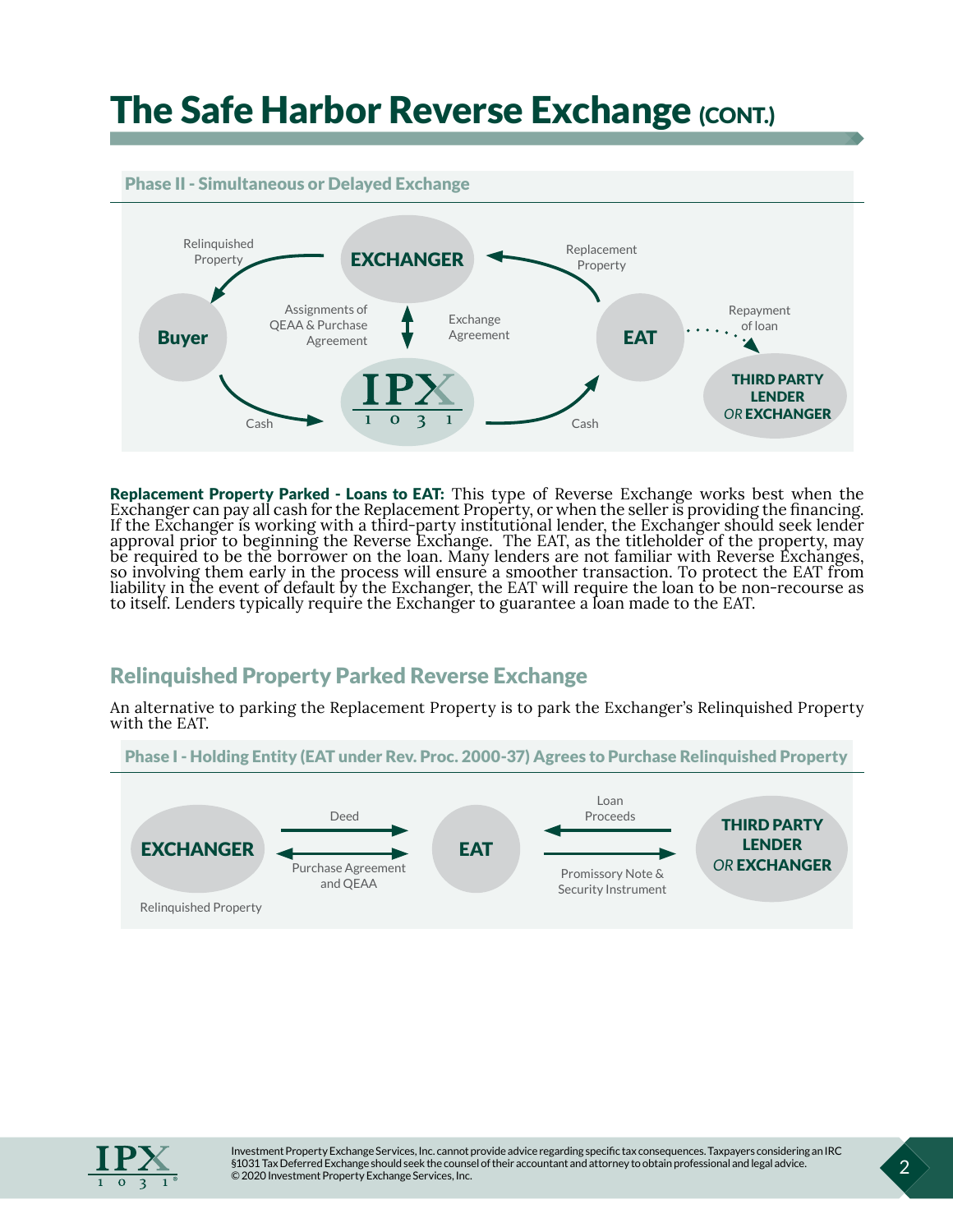### **The Safe Harbor Reverse Exchange (CONT.)**

Relinquished Property Parked - Loans to EAT - Phase I: Since the EAT does not have its own funds to purchase the Relinquished Property, it must borrow the money. Typically the consideration consists of (1) the EAT taking the Relinquished Property "subject to" any existing third-party financing, and (2) a purchase money loan from the Exchanger for the balance. For a fully deferred exchange, the loan from the Exchanger should equal the equity the Exchanger has in the Relinquished Property.

**Relinquished Property Parked - Phase II:** A Relinquished Property parked Reverse Exchange begins with a simultaneous exchange involving the Exchanger, the EAT, the seller of the Replacement Property, and the Qualified Intermediary. The Exchanger transfers the Relinquished Property to the EAT and simultaneously receives the Replacement Property from the seller. Both transfers occur through the Qualified Intermediary and the use of direct deeding. The funds the EAT borrowed from the Exchanger will be used to pay closing costs, with any balance flowing through the exchange and being applied toward the purchase of the Replacement Property.

#### Phase II - Simultaneous Exchange EAT EXCHANGER SELLER Assignments of QEAA & Purchase and Sale Agreements Exchange Agreement Replacement Property Relinquished Property Cash Cash

Relinquished Property Parked - Phase III: When the Relinquished Property is sold to the ultimate buyer, the cash proceeds from the sale go to the EAT and are used first to retire any existing third party debt the EAT took subject to, then to repay the Exchanger for the original loan to the EAT. If the price paid by the EAT for the parked property differs from the actual price paid by the ultimate buyer, the Exchanger and the EAT will enter into a purchase price adjustment agreement to increase or decrease the original purchase price and loan amount as necessary to reflect the final purchase price.



Investment Property Exchange Services, Inc. cannot provide advice regarding specific tax consequences. Taxpayers considering an IRC §1031 Tax Deferred Exchange should seek the counsel of their accountant and attorney to obtain professional and legal advice. © 2020 Investment Property Exchange Services, Inc. 3

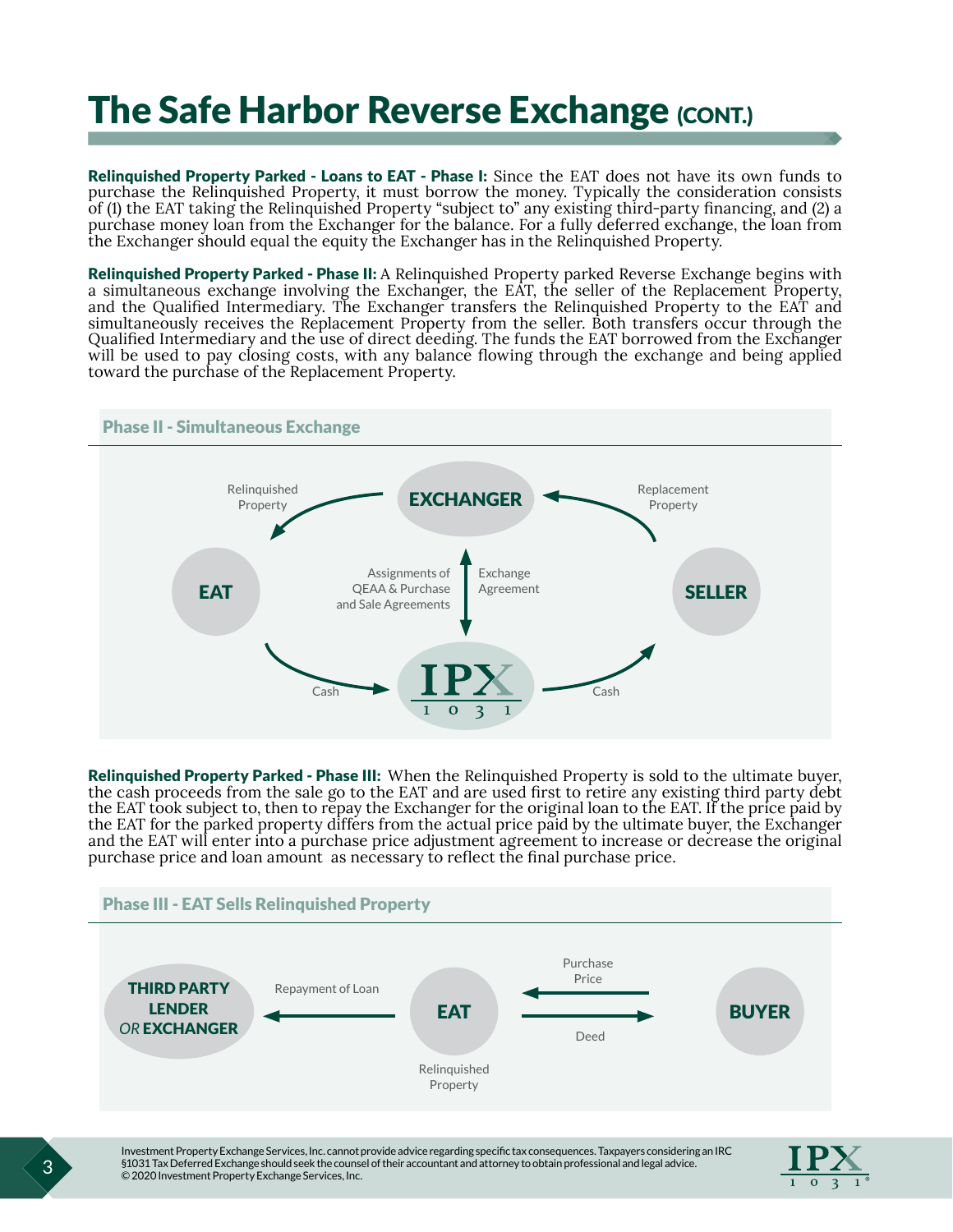### <span id="page-7-0"></span>The Build-To-Suit Exchange

The Build-to-Suit Exchange, also referred to as a construction or Improvement Exchange, gives the Exchanger the opportunity to use Exchange Funds for construction, renovations or new improvements, to the Replacement Property. In the most common type of Build-to-Suit Exchange, the Exchanger sells the Relinquished Property through a Qualified Intermediary in a delayed exchange, and then acquires the Replacement Property after it has been improved using the Exchange Funds from the Relinquished Property sale. Note that any improvements made to the Replacement Property after the Exchanger takes title are not considered "like-kind". Treas. Reg. §1.1031(k)-1(e). To qualify for inclusion in the exchange, any improvements to the property must occur before the Exchanger takes title. *Bloomington Coca-Cola Bottling Company v. Commissioner*, 189 F.2d 14 (CA7 1951). Any unused Exchange Funds may be taxable as boot. Only funds disbursed for material actually in place and services actually performed will count toward the exchange value. Exchange Funds in an escrow "holdback" for post-closing improvements will not qualify even if the funds are deposited before the Exchanger takes title.

If the Exchanger wishes to include construction on the Replacement Property as part of the exchange, one option is to contract with the seller to have the construction completed before the transaction closes and the Exchanger takes title to the property. For a variety of reasons, this is often not a viable option. Rev. Proc. 2000-37 provides a "safe harbor" for structuring a Build-to-Suit Exchange using an Exchange Accommodation Titleholder (EAT) to hold title to the Replacement Property pending completion of the improvements. Time limitations and all other rules of IRC §1031 apply to Build-to-Suit Exchanges. The Identification Notice in a Build-to-Suit Exchange should include a description of the underlying real estate and as much detail regarding the improvements as is practical. To avoid boot, the Exchanger must ultimately acquire Replacement Property with a value equal to or greater than the value of the Relinquished Property, and use all of the exchange equity in the acquisition of the improved Replacement Property.

As in a typical Delayed Exchange, the Build-to-Suit Exchange involves a Qualified Intermediary and begins when the Exchanger sells the Relinquished Property. Prior to closing on the purchase of the Replacement Property, the Exchanger enters into a Qualified Exchange Accommodation Agreement (QEAA) with the EAT and assigns its rights in the purchase contract to the EAT. The EAT then acquires title to the Replacement Property. IPX1031 holds all parked properties in a separate special purpose holding entity (typically a single member LLC) for each exchange (the EAT and holding entity are jointly referred to as the EAT). The Exchanger or its designated representative is authorized by the EAT to act as its project manager to oversee all aspects of the construction. During the 180-day exchange period, the Exchanger, as project manager, sends construction invoices to the EAT for payment. The EAT must make payments directly to the vendors.

Build-to-Suit Exchanges are less complicated when the improvements can be paid for with cash loaned to the EAT by the Exchanger or with Exchange Funds advanced by the Qualified Intermediary. If a construction loan from an institutional lender is required, the Exchanger should seek lender approval prior to beginning the exchange, since the EAT, as titleholder to the Replacement Property, may be required to be the "borrower" on the loan. To protect the EAT from liability in the event of default by the Exchanger, the EAT will require the loan to be non-recourse as to itself. Lenders typically require the Exchanger to guarantee a loan made to the EAT.

On the earlier of the end of the 180-day Exchange Period or completion of construction on the Replacement Property, the EAT will transfer the Replacement Property to the Exchanger to complete the exchange. Depending upon the Exchanger's preference, the Replacement Property is often transferred to the Exchanger by assignment of the sole membership interest in the holding entity rather than by a deed. Selecting the appropriate method for transfer of title should be determined after review of transfer tax and other legal issues by the Exchanger's tax and legal advisors. If a third party lender is involved, the Exchanger typically will assume the construction loan upon the conclusion of the exchange. Any construction to be included in the exchange must be completed and paid for prior to the holding entity's transfer of the Replacement Property to the Exchanger.

Rev. Proc. 2000-37 also permits the Exchanger to use an EAT to close on the purchase of the Replacement Property and commence construction of improvements, prior to the sale of the Relinquished Property. In Reverse Build-to-Suit Exchanges, since the Relinquished Property has not yet sold, the Exchanger or a third-party lender must loan funds to the holding entity to acquire and improve the Replacement Property.

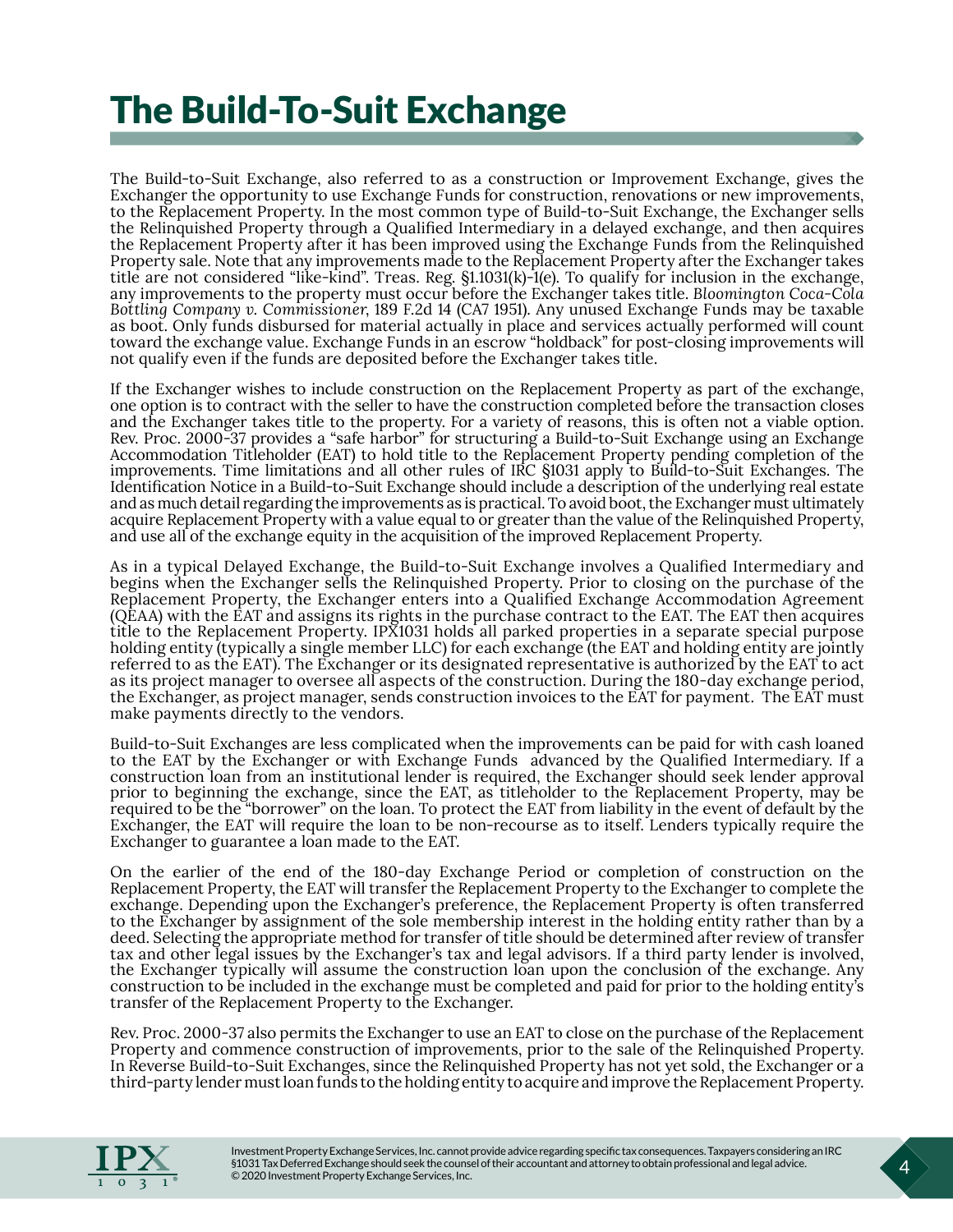### The Build-To-Suit Exchange (CONT.)

#### Phase I - Qualified Intermediary Facilitates Disposition of Relinquished Property





Investment Property Exchange Services, Inc. cannot provide advice regarding specific tax consequences. Taxpayers considering an IRC §1031 Tax Deferred Exchange should seek the counsel of their accountant and attorney to obtain professional and legal advice. © 2020 Investment Property Exchange Services, Inc. 5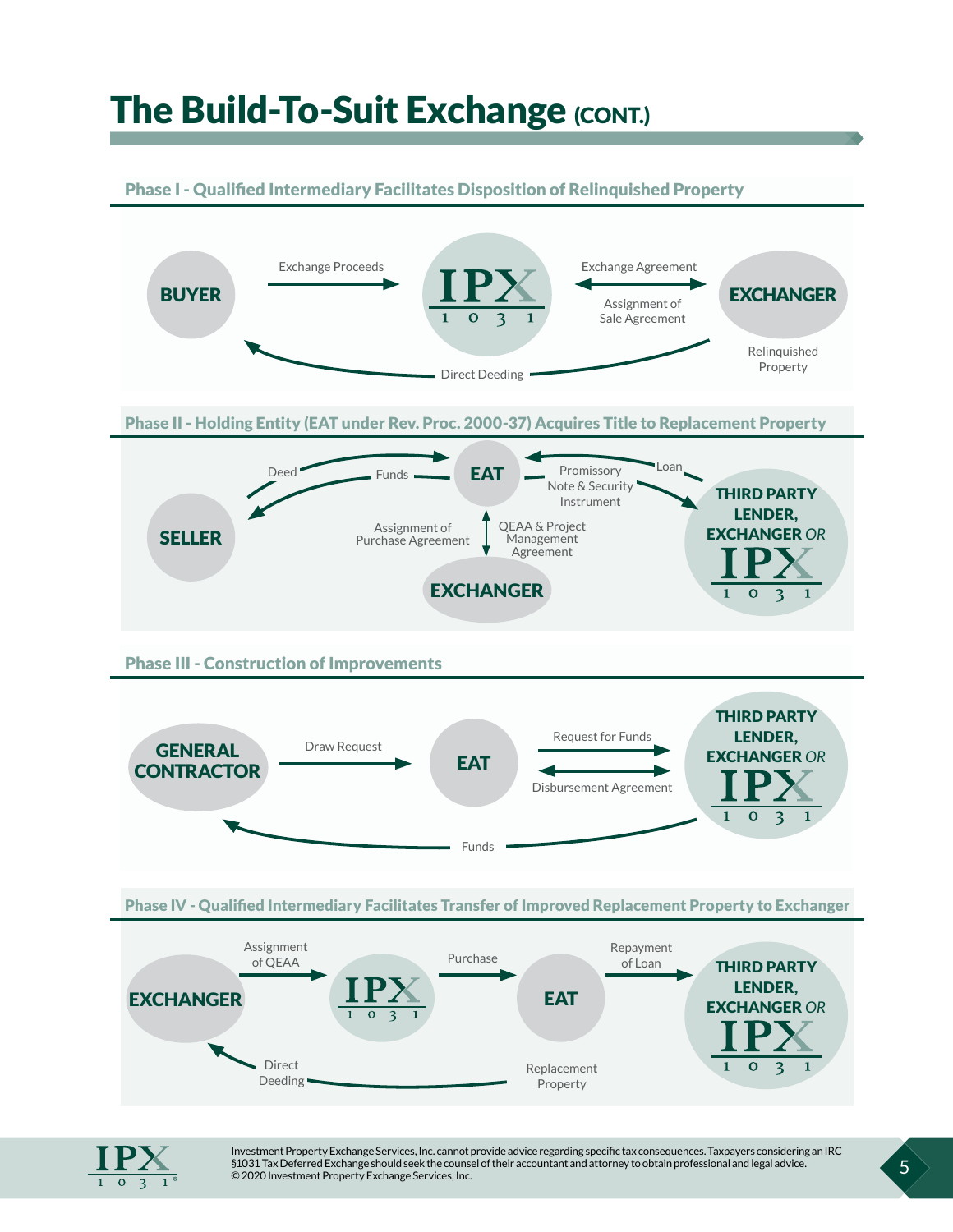### <span id="page-9-0"></span>Selecting an Accommodator for a Reverse or Improvement Exchange

The adage "you get what you pay for" is as true when selecting an Exchange Accommodation Titleholder (EAT) as it is when buying a car or booking a vacation. The key is to look for an Accommodator who will bring your exchange the best value, not necessarily the cheapest price.

The service, security and expertise of Accommodators vary tremendously from one company to another. To help our clients make sure they are doing an "apples-to-apples" comparison when selecting an EAT, we have prepared a list of due diligence questions and IPX1031's answers. We are confident you will agree that when all the factors are considered, IPX1031 offers the best value for your exchange.

#### **Structure**

Has the Accommodator verified that their documents comply with the "safe harbor" provided in Revenue Procedure 2000-37?

- IPX1031 has gone to great lengths and expense to ensure that we are providing exchange documents that comply with Revenue Procedure 2000-37.
- Our documents were developed by the top attorneys in the field, and have been used in transactions structured by the country's largest accounting and law firms.

Does the Accommodator use a special purpose entity to hold title to the parked property?

- In its parking transactions, IPX1031 always uses special purpose entities to hold title to parked property, usually a single member, limited liability company ("SPE").
	- › Each of our SPEs is used for only one exchange or one Exchanger, depending upon the circumstances.
	- › Unless taken over by our clients, our SPEs are dissolved after the exchange is concluded.
	- › The Exchanger can manage the SPE, and is given the choice of name and state of formation.

Is the Accommodator comfortable discussing the various issues and structures involved in Reverse and Improvement Exchanges?

- IPX1031 is the industry leader with the experience and expertise to assist the Exchanger and its tax advisors in structuring any transaction.
- We have created a separate "National Reverse and Improvement Exchange Division" to ensure that your transaction is handled by a specialist. The staff includes attorneys and Certified Exchange Specialists®.

#### Expertise

How many Reverse Exchanges does the Accommodator handle each month?

• In recent years IPX1031 has averaged 50+ new Reverse or Improvement Exchanges per month.

Does the Accommodator have staff that specializes in Reverse Exchanges, or do they also have other responsibilities?

• IPX1031 has dedicated attorneys, Structuring Directors and Coordinators whose sole responsibility is handling Reverse and Improvement Exchanges.

How long has the Accommodator been facilitating Reverse Exchanges?

• IPX1031 had been facilitating Reverse and Improvement Exchanges since the company was founded in 1988.

Does the Accommodator have national experience or is their practice limited to certain geographic regions?

- IPX1031 handles Reverse and Improvement Exchanges nationwide.
- This broad national experience provides IPX1031 with the necessary expertise in real estate practices and closing procedures in all regions of the country.

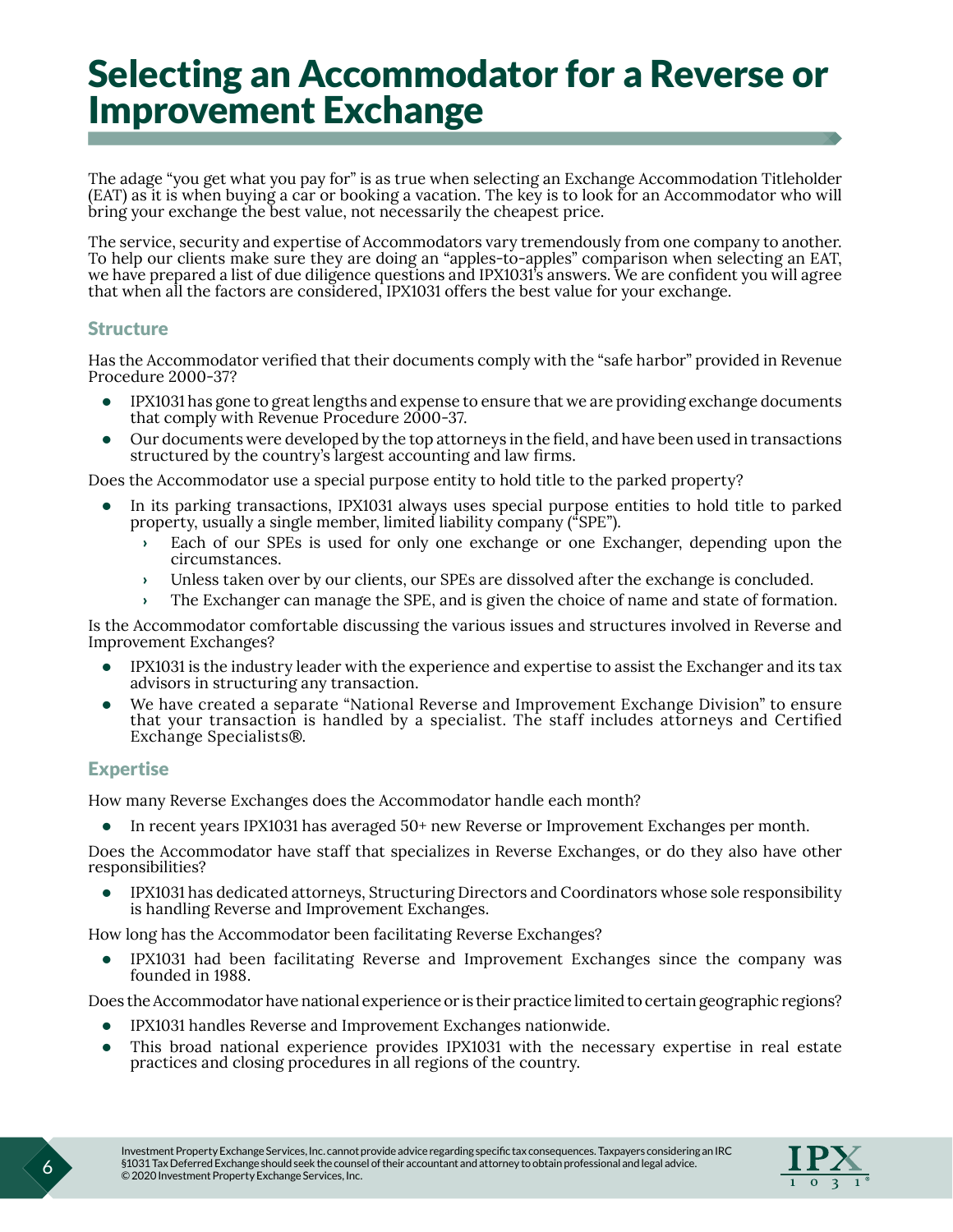### Selecting an Accommodator for a Reverse or **Improvement Exchange (CONT.)**

#### **Service**

What type of service do you get for the fee? What documents are included? Are revisions possible? Is there any structuring consultation or issue spotting included in the Accommodator's service?

- IPX1031 strives to provide the highest level of customer service in the industry.
- Every parking transaction handled by IPX1031 begins in our highly trained Structuring Department. Our veteran staff reviews the details of each transaction, and with the involvement of the Exchanger's tax advisor, determines the best exchange structure for each transaction.
- The fees in a Reverse or Improvement Exchange are significantly higher than you will find in a Delayed/Forward Exchange. There is much more involved in the structuring stage, often requiring coordination with a third-party lender. The necessary documents are more sophisticated, and more numerous. Also, the everyday risks inherent in holding title to the parked property justify a higher fee. The typical documents in a "safe harbor" Reverse Exchange include:
	- › Qualified Exchange Accommodation Agreement
	- › Lease Agreement
	- › Loan Agreement (including Promissory Note and Pledge of SPE interest)
	- › Assignments
	- Exchange Agreement (to complete the transaction)
- Although IPX1031 cannot take the place of a client's legal and tax advisors, IPX1031 will have in depth discussions with the Exchangers and their advisors on structuring the exchange. During the course of the transaction, IPX1031 will make every attempt to spot salient issues that may cause potential problems for the transaction and to suggest various strategies to overcome those issues.

Does the Accommodator meet the IRS tax filing requirements?

- IPX1031 fully complies with the requirements of Rev. Proc. 2000-37 regarding federal tax filing requirements.
- IPX1031 also reports ownership of parked properties for state purposes.

#### **Security**

Who is the Accommodation company and who backs them up?

- IPX1031 and the affiliated entities used in Reverse and Improvement Exchanges are subsidiaries of Fidelity National Financial, Inc., a Fortune 500 company.
- Fidelity National Financial is a publicly traded company (NYSE "FNF").
- As a publicly traded company, information on the financial strength of the company is available in the Investor Info section of FNF's website at www.investor.fnf.com.

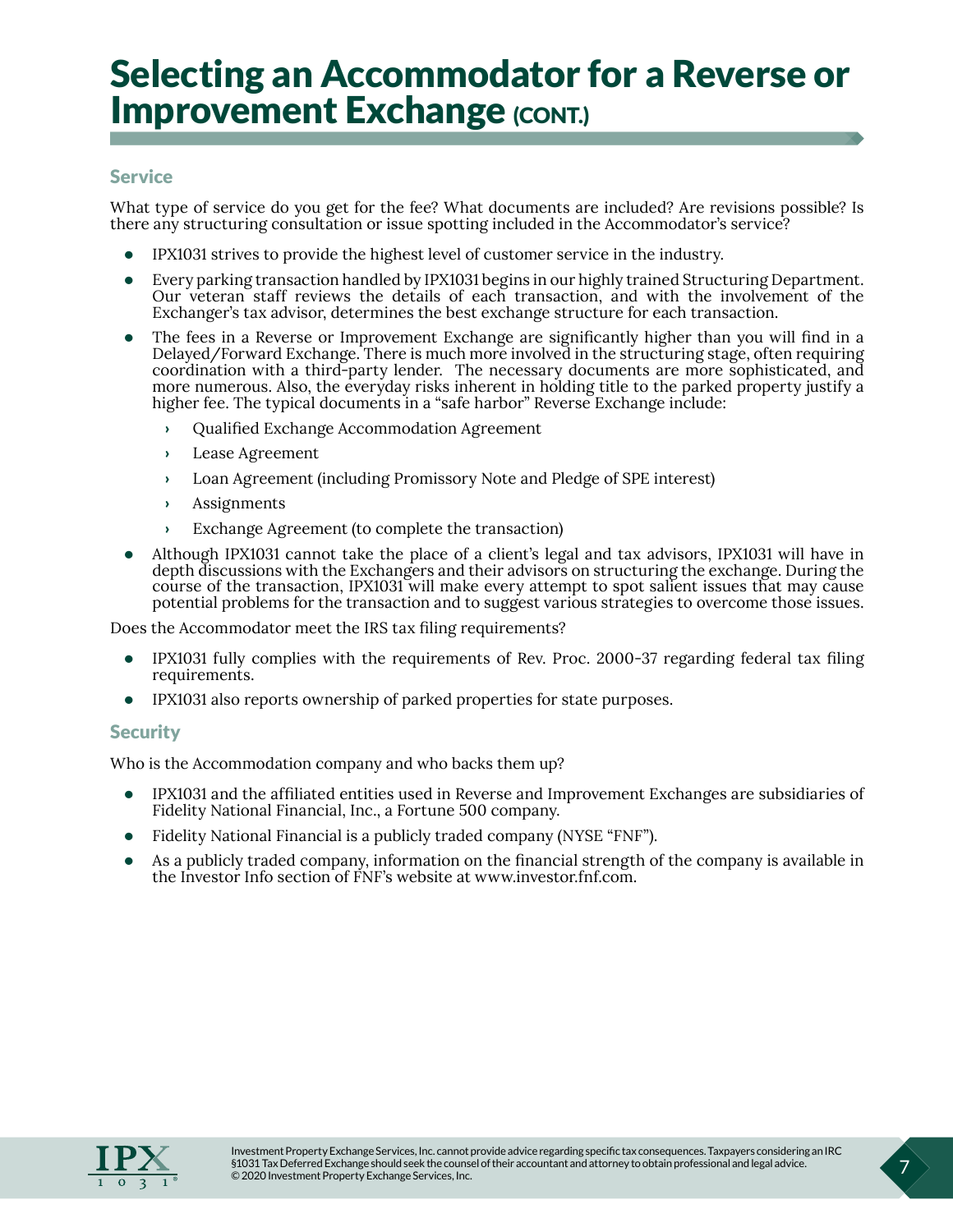### <span id="page-11-0"></span>Third-Party Loans with Accommodator on Title

One of the most challenging aspects of orchestrating a Reverse or Improvement Exchange is securing financing for the Replacement Property. Typically, Exchangers find the most success in obtaining a loan for this type of exchange by relying on their existing banking relationships. Some lenders may not be willing to comply with the non-recourse language required by IPX1031 when it acts as the titleholder. Early in the planning process IPX1031 may be able to provide an Exchanger with a list of local lenders who are willing to participate in Reverse or Improvement Exchanges.

Title to the property is held in a Special Purpose Entity (SPE), whose sole member is affiliated with IPX1031. The SPE should be the borrower under any acquisition or construction loans. It is a good idea to advise the lender of the involvement of the SPE and the structure of the transaction early in the process. In the initial discussions, the lender should also be supplied with the IPX1031 standard non-recourse language.

#### Non-Recourse Requirement:

When a loan is "non-recourse" the lender agrees not to proceed personally against the borrower (i.e. the IPX1031 entity that is the sole member of the SPE) for liability under the loan. In other words, the lender agrees that its only remedies in the event of a default are to proceed against the property that secures the loan, as well as any guarantor.

Before the SPE will sign any loan documents, the loan must be entirely non-recourse as to our entities. (See Brief Exchange on Third Party Notes and Security Instruments for sample nonrecourse language.) This is a requirement for all loans the SPE signs, whether they are acquisition loans, assumption papers, or construction financing. Most lenders will require that the Exchanger personally guarantee the loan.

IPX1031 will review the loan documents for any affirmative actions or indemnity requirements the lender may place on the borrower. Often lenders will have a non-recourse provision in the loan agreement and then insert separate indemnifications from the borrower in other sections of the loan documents. Such responsibilities must be removed or transferred to the Lender's guarantee agreement with the Exchanger.

#### "Carve-Outs" to Non-recourse Provisions:

Many non-recourse loans will exempt or "carve-out" certain items or actions from the non-recourse limitation. The three most common carve-outs are for waste, environmental contamination, and borrower fraud. The loan must be entirely non-recourse as to the SPE and its sole member, with no carve-outs. IPX1031 will instruct the lender that the Exchanger, as guarantor under the loan, will need to have the liability for the "carve-outs", not the SPE.

#### Exchanger as Borrower or Co-Borrower:

On occasion lenders may be unwilling to list the SPE as the borrower. The lender may suggest that the Exchanger be the borrower under the Note and the SPE simply be the grantee on the deed of trust or mortgage. Another course of action is to have the Exchanger borrow the funds from the lender by signing a promissory note. The Exchanger then loans those funds to the SPE. The SPE gives the Exchanger a mortgage or deed of trust on the parked property. The Exchanger then assigns that deed of trust or mortgage to the lender as collateral for its original loan.

A more simple structure is to have the SPE and Exchanger as co-borrowers on the loan. Revenue Procedure 2000-37 permits Exchangers to enter into a variety of permissible agreements with regard to the financing of the parked property acquisition for a safe harbor Reverse Exchange. A co-borrower structure should qualify as a permissible agreement. (The same is not true for exchanges structured outside the safe harbor of Rev. Proc. 2000-37.)

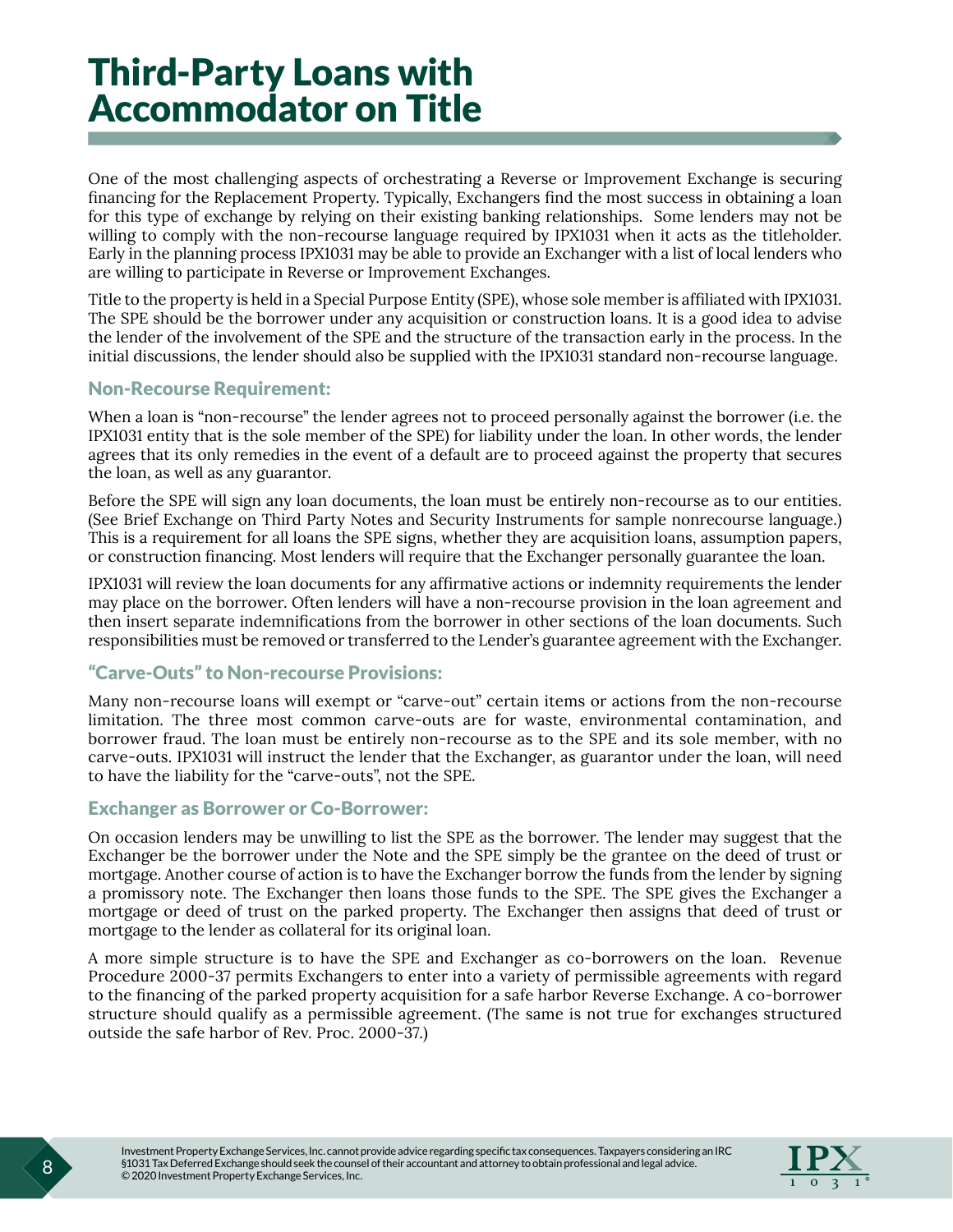### Third-Party Loans with **Accommodator on Title (CONT.)**

#### Special Issues Regarding Financing in Relinquished Property Parked Reverse Exchanges:

When the SPE is holding the Relinquished Property, the Exchanger will most often have the SPE take title "subject to" the existing debt. That type of conveyance would likely constitute a transfer that could trigger a "due on sale" clause under the existing loan. The Exchanger should discuss the potential effect of triggering the due on sale clause with its tax advisors. Another option is to have the SPE assume the existing debt. Any assumption would require the lender's consent. The documents must provide that the SPE is assuming the loan on a non-recourse basis.

If the Exchanger does not have sufficient cash for the down payment on the Replacement Property it may consider refinancing the Relinquished Property to obtain the necessary funds. A better course of action is for the Exchanger to discuss having the existing lender provide new financing for the SPE purchase of the Relinquished Property. The new financing would enable the Exchanger (through its Qualified Intermediary) to receive cash to put down on the Replacement Property while protecting against the concerns involved in refinancing prior to an exchange. There is a risk that the IRS may re-characterizing the equity pulled out of the Relinquished Property as cash boot, and taxable.

#### Special Issues Regarding Cross Collateralized Financing in Replacement Property Parked Reverse Exchanges:

Sometimes the lender for the Replacement Property will require that the Relinquished Property also serve as collateral for its loan on the Replacement Property ("cross collateralization"). When the Relinquished Property sells the lender will need to release its lien so the buyer gets clear title. The lender may condition its release upon having the sales proceeds paid to the lender from escrow. Such a direct payment to the lender may trigger a "(g)(6) event", i.e. an impermissible pledge of exchange funds by the Exchanger, which could disqualify the exchange. There are three alternatives that may avoid a  $(g)(6)$  event: (i) the Exchanger can pledge its rights under the Exchange Agreement to the lender, which includes the right to receive the proceeds upon a (g)(6) event; (ii) the Exchanger can enter into an "Irrevocable Direction to Disburse", which requires the QI to pay any unused exchange funds to the lender; or (iii) the QI can receive the proceeds from escrow, then disburse them to the EAT as an irrevocable down payment on the Replacement Property. The EAT can then pay the funds to the lender to reduce the loan balance.

#### Special Issues Regarding Construction Loans:

Occasionally in an Improvement Exchange there is a need to obtain a construction loan after the SPE has already taken title. This situation should be handled the same as an acquisition loan (discussed above). In most instances the SPE will be the borrower on a non-recourse basis, with the Exchanger guaranteeing the loan.

#### Special Purpose Entities:

IPX1031 will form a SPE to hold title in all Reverse and Improvement Exchanges. The SPE is typically a single member limited liability company that holds the assets of one exchange transaction. The sole member of the SPE is an entity that is wholly owned by IPX1031. For safe harbor exchanges, the entity is "National Safe Harbor Exchanges, Inc.". (See Brief Exchange on Special Purpose Entities for additional information.)

On occasion a third-party lender will require an opinion letter from the SPE's outside legal counsel as to its formation and authorization. Opinion letters can be costly and also cause timing delays. If IPX1031 is required to engage counsel to issue an opinion letter, all costs will be passed on to the Exchanger. A minimum of ten (10) business days advance notice is necessary if an opinion letter will be required.

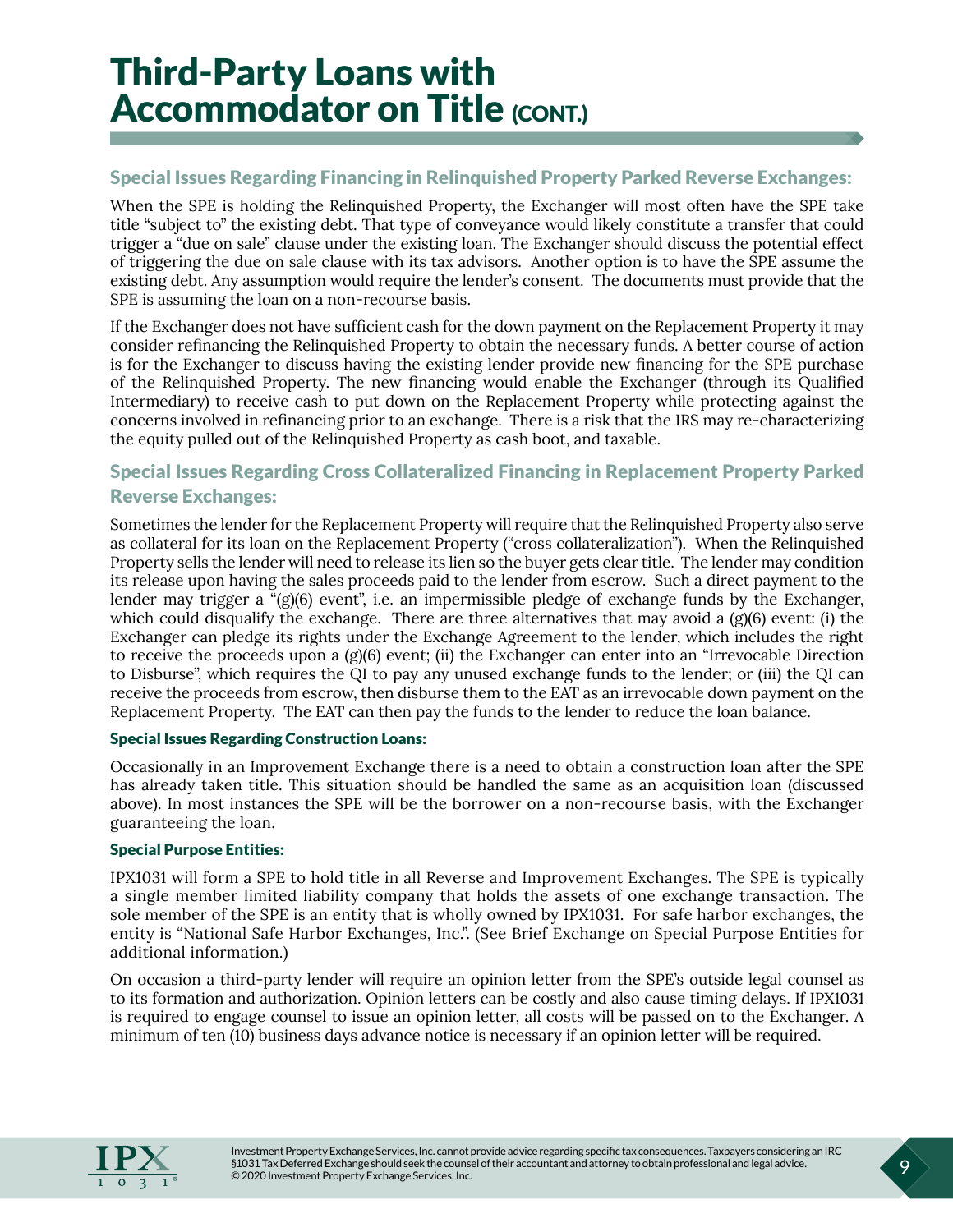### <span id="page-13-0"></span>Third Party Notes and Security Instruments

Title to the property being parked is held in a newly formed special purpose entity (SPE) with National Safe Harbor Exchanges, Inc., a California corporation (NSHE) as the sole member and/or manager. In the event the SPE is a party to a third-party note, security instrument, or other loan document; that loan must be assumable at least once by the Exchanger or NSHE must be permitted to assign its interest in the SPE to the Exchanger. In addition, all the loan documents SPE is party to must contain the following language:

**No Recourse to Exchange Accommodator.** National Safe Harbor Exchanges, Inc., a California corporation ("NSHE"), is acting as an exchange accommodation titleholder in connection with a like-kind exchange under IRC §1031 and Revenue Procedure 2000-37 for the benefit of \_\_\_\_\_\_\_\_\_\_\_\_\_\_\_\_\_\_\_\_ ("Exchanger"). NSHE is the sole member of , a compressive limited liability company ("SPE"). The general credit of NSHE is not obligated or available for the payment of the indebtedness created or secured by the loan agreement, promissory note, deed of trust / mortgage, environmental indemnities and any other documents executed by NSHE or SPE in connection with this loan (collectively referred to as the "Loan Documents"). Notwithstanding any provisions of the Loan Documents to the contrary, except in the event of fraud or willful misconduct by NSHE, Lender will not look to NSHE or its directors, officers, employees or shareholders (collectively, "NSHE Parties") with respect to the indebtedness evidenced by the Loan Documents or any covenant, stipulation, promise, indemnity, agreement or obligation contained herein. In enforcing its rights and remedies under the Loan Documents, the Lender will look solely to any or all of the Property, SPE, Exchanger and guarantors for the payment of the indebtedness secured by these Loan Documents and for the performance of the provisions hereof. The Lender will not seek a deficiency or other money judgment against NSHE or NSHE Parties and will not institute any separate action against NSHE or NSHE Parties by reason of any default that may occur in the performance of any of the terms and conditions of the Loan Documents between SPE and Lender. This agreement on the part of the Lender shall not be construed in any way so as 1) to affect or impair the lien of the Loan Documents or the Lender's right to foreclose as provided by law, or 2) to limit or restrict any of the rights or remedies of the Lender in any foreclosure proceedings or other action to enforce payment of the indebtedness secured by this instrument.

**Permitted Transfer:** Lender shall allow NSHE to transfer the Property to Exchanger pursuant to a Qualified Exchange Accommodation Agreement between said parties. This transfer shall not constitute an event that would permit Lender to declare the loan immediately due and payable, nor shall such transfer subject NSHE to payment of any Lender transfer fee. Upon such permitted transfer, NSHE shall be released from any and all liability. Lender consents to this transfer of the Property either by 1) deed from SPE to Exchanger or 2) NSHE's assignment to Exchanger of the sole membership interest in SPE.

There can be no carve-outs. Any additional representations, warranties or indemnities contained in the loan documents must be specifically limited by the non-recourse clause but may be added with recourse to the Exchanger or other guarantor under a separate guaranty agreement.

**Please Note:** While NSHE is the sole member of SPE, the SPE is not permitted to open any demand deposit accounts or other financial products.

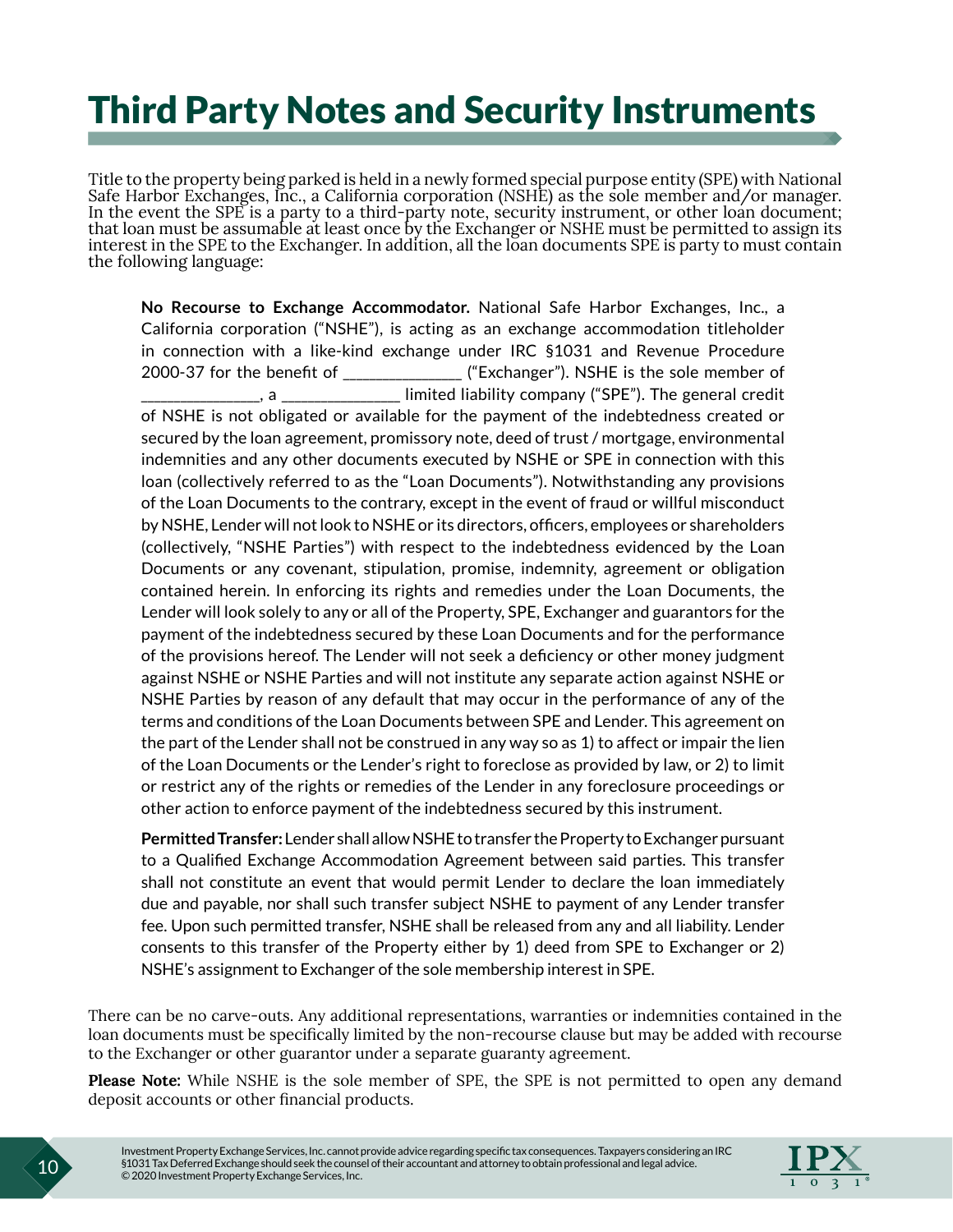### <span id="page-14-0"></span>Insurance Requirements

The responsibility of providing hazard and liability insurance coverage for a property held by IPX1031 lies with the Exchanger. Prior to taking title, IPX1031 will require proof of both liability and property coverage naming our holding entity.

The required coverage limits will be determined by the value and the nature of the use of the parked property. Property insurance coverage will need to be for the replacement value of the parked property. The minimum liability insurance limit for IPX1031 is \$1,000,000 and the minimum requirements generally increase according to the following table.

| <b>Property Value</b> | <b>Nature of Property Use</b> | <b>Required Minimum</b><br><b>Liability Coverage</b> |
|-----------------------|-------------------------------|------------------------------------------------------|
| Any Value             | Residential (under 4 units)   | \$1,000,000                                          |
| Under \$1,000,000     | Vacant Land                   | \$1,000,000                                          |
| Under \$1,000,000     | Commercial/Multi Housing      | \$1,000,000                                          |
| \$1M to \$5M          | Vacant Land                   | \$1,000,000                                          |
| \$1M to \$5M          | Commercial/Multi Housing      | \$2,000,000                                          |
| Over \$5M             | Commercial/Multi Housing      | \$5,000,000                                          |

Owners of commercial liability insurance policies generally will not find adding the required coverage listing the holding entity a problem. Exchangers who do not own commercial liability insurance policies will want to confirm the available coverage limits with their agent.

Exchangers encountering problems obtaining the required minimum insurance coverage should speak with their IPX1031 representative regarding possible alternatives.

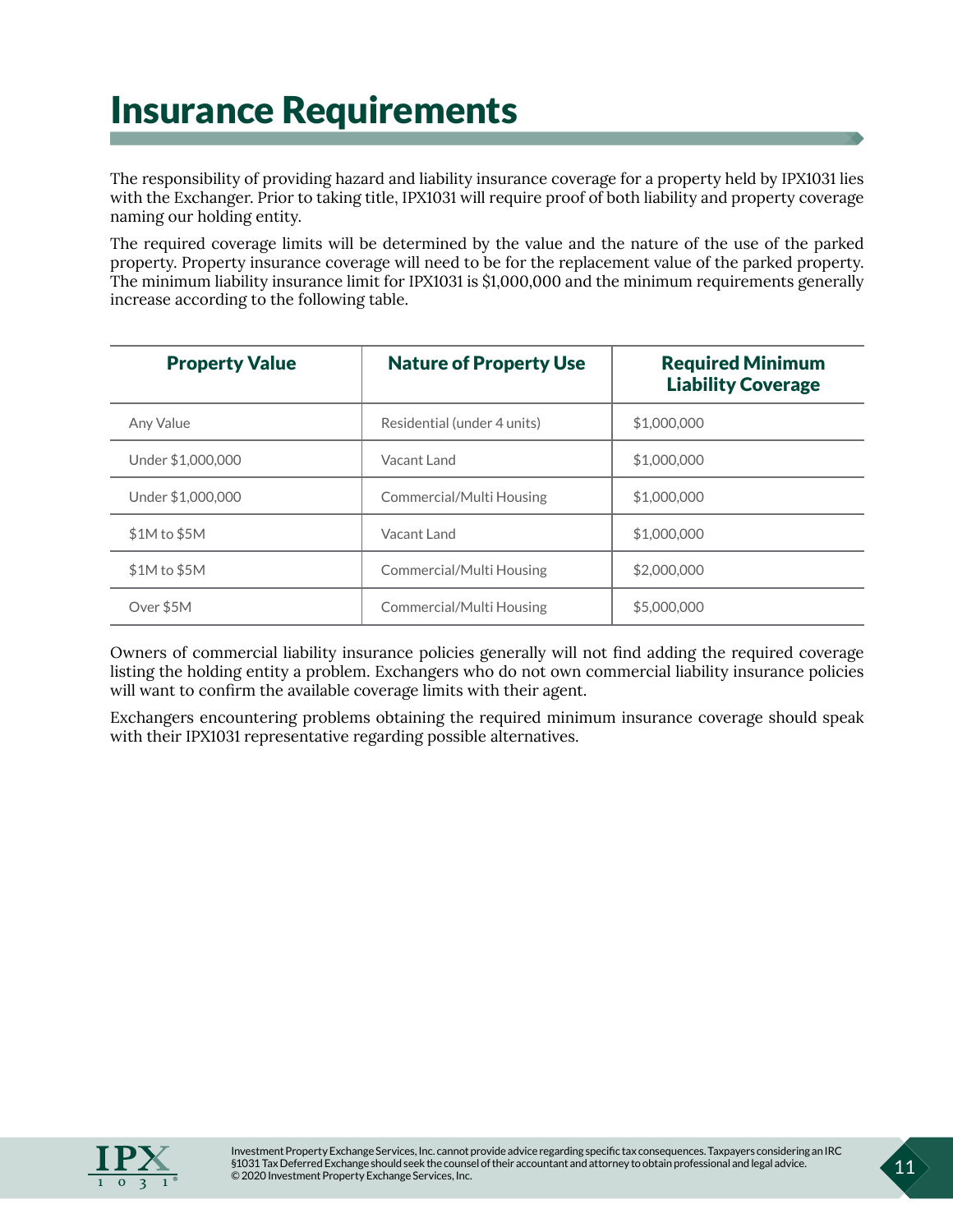### <span id="page-15-0"></span>Environmental Issues

The holder of record title to contaminated real estate may be subject to significant liability under federal and state "Superfund" or environmental protection laws. This liability, which can exceed several million dollars, can apply to the titleholder regardless of whether they caused the contamination or merely held title as an Accommodator for a short period of time to property that was already contaminated. Liability of the titleholder could also apply if a facility currently operating on the real estate is not in compliance with environmental regulatory requirements.

Since IPX1031 takes title to real property in Reverse and Improvement Exchanges, IPX1031 and its subsidiaries may be subject to potential environmental claims. It is important to keep in mind that unlike lenders, an entity acting as an Exchange Accommodation Titleholder (EAT) is not exempt from environmental liability under federal statute, and could be held responsible for the remediation costs associated with environmental contamination. Because the law will apply joint and several liability, an EAT could be held responsible for 100% of the clean-up costs associated with a property it held in a parking transaction. Even if an EAT was successful in avoiding ultimate liability in an environmental lawsuit, the costs of its defense will be many thousands of dollars. Such costs could be substantial enough to drive a small to moderately capitalized EAT into bankruptcy, and potentially jeopardize the EAT's other exchange transactions.

Although IPX1031 makes use of special purpose entities (SPE) to hold title in Reverse and Improvement Exchanges, IPX1031 does not rely solely on SPEs to protect itself, and its Exchangers, from potential environmental claims. IPX1031 believes that a sound environmental policy that focuses on proper due diligence and risk analysis provides more security than thinly capitalized SPEs that might easily be "pierced".

To prevent IPX1031 from ever facing an environmental challenge we have developed the following policy regarding environmental investigations. The only properties excluded from this policy are:

- 1. Residential property of less than four units, and
- 2. Vacant residential lots in residential neighborhoods.

For all properties for which we are asked to hold title (other than residential property), we require a current Phase I Environmental Site Assessment Report. This Report must meet the following criteria:

- a. The Report must be conducted in accordance with current ASTM standards (ASTM E-1527-13).
- b. The Report must be addressed to our SPE and its Member, or the consultant must issue a Reliance Letter in favor of the SPE and its Member.

If a known or potential release of a hazardous or regulated substance has been identified in the environmental reports, then in addition to providing the Phase I and subsequent reports, the Exchanger will need to provide IPX1031 with the proposed response plan. The response plan must include (1) who is responsible for the clean-up, (2) what is being done to remediate the problem and keep it from worsening, and (3) what funds have been set aside to conduct the response plan. After a review of the information, IPX1031 will, at its sole discretion, determine whether or not it will hold title to the property. Such review may include a review by outside counsel, at the Exchanger's expense.

The environmental policy of IPX1031 is strict, and we acknowledge that many of our competitors do not go to such lengths in their investigations prior to taking title to property. We believe, however, that it is in our Exchanger's best interest to use an EAT that understands the environmental implications of holding title and takes every reasonable measure to insure that the property it holds will not negatively affect its financial condition or the property it holds on behalf of its other Exchangers.

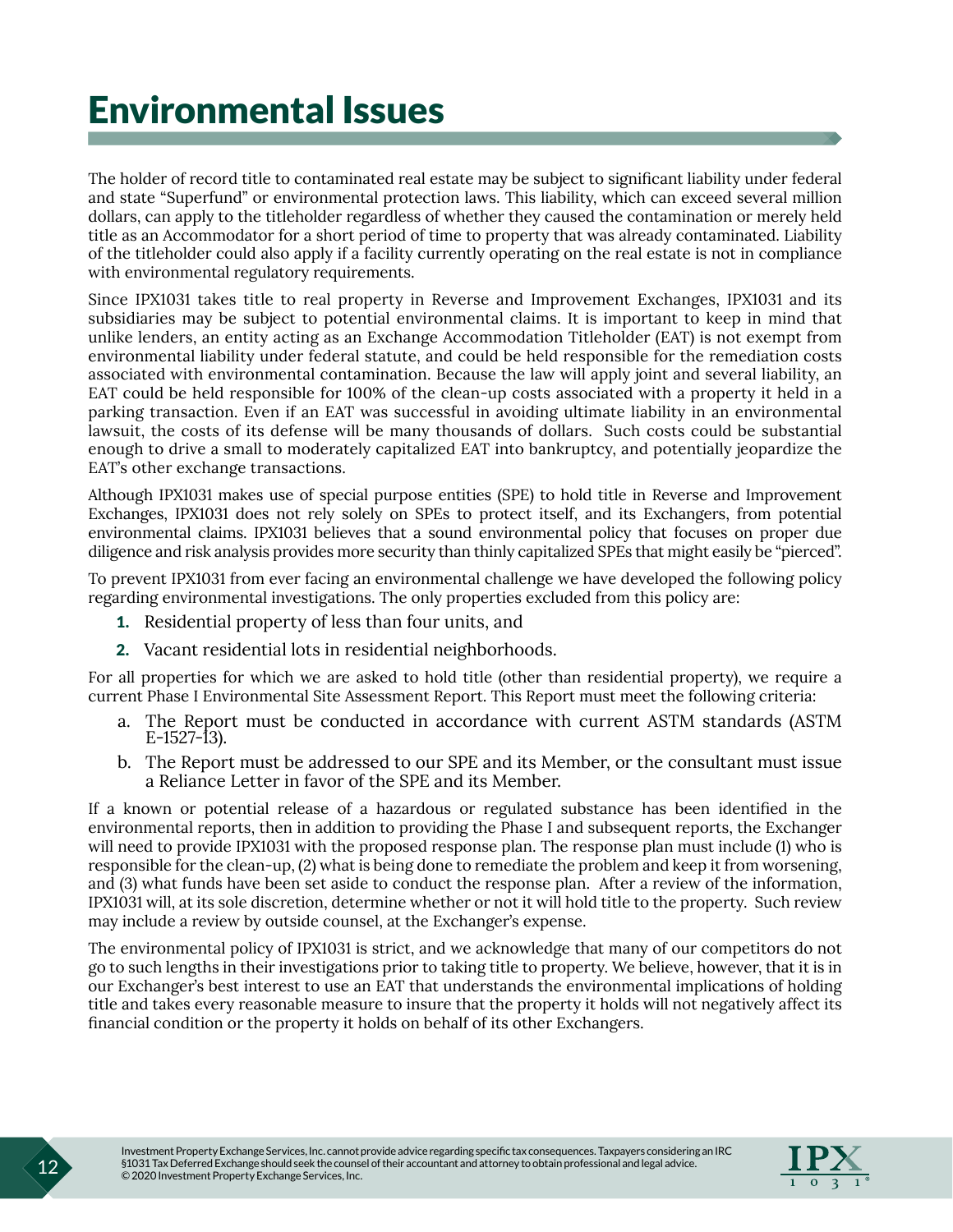### <span id="page-16-0"></span>The Lease Agreement in Reverse Exchanges

During the time the Special Purpose Entity (SPE) holds title in a Reverse or Improvement Exchange the parked property will be leased to the Exchanger or an affiliate of the Exchanger. This enables the Exchanger to use or sublease the parked property and enjoy the economic benefits, as well as the burdens, of operating the property.

In a Reverse or Improvement Exchange under the "safe harbor" guidelines of Revenue Procedure 2000- 37 ("Rev. Proc. 2000-37"), the Lease Agreement will typically have a term of 180 days to coincide with the time periods set forth in the Qualified Exchange Accommodation Agreement.

Under the terms of the Lease Agreement, the Exchanger is required to pay rent to the SPE, consisting of all holding costs associated with the parked property. These holding costs include items such as mortgage payments, as well as local and state property taxes. The tenant will make these payments directly to the billing party. The Lease Agreement is structured so that the SPE does not derive any profit. Rev. Proc. 2000-37 does not require the Lease to be arms-length between the SPE and the Exchanger.

Holding costs do not include operating expenses. The tenant under the Lease Agreement is responsible for all operating expenses. The tenant is also entitled to all revenue generated by the property, including any rental income generated by any sub-leases of the parked property.

At the end of the exchange the Exchanger must provide the SPE with a schedule of the payments the Exchanger made on behalf of the SPE (the "Tax Accounting"). The Tax Accounting is needed so the SPE can file the applicable federal and state income tax returns required under Rev. Proc. 2000-37. The payment of expenses (other than operating expenses) should be reported by the Exchanger as rent payments made to the SPE. The SPE will report such items as rent and take the corresponding tax deductions, so the net income result for the SPE should be zero.

Rev. Proc. 2000-37 allows for the use of either a lease or a Property Management Agreement. In almost all cases a triple net lease is the preferred option. However, IPX1031 will agree to use a Property Management Agreement in the appropriate situation. A Property Management Agreement is typically used when the parked property is subject to an existing lease. The property manager will collect all the rent, pay all the expenses, and retain the balance as its management fee.

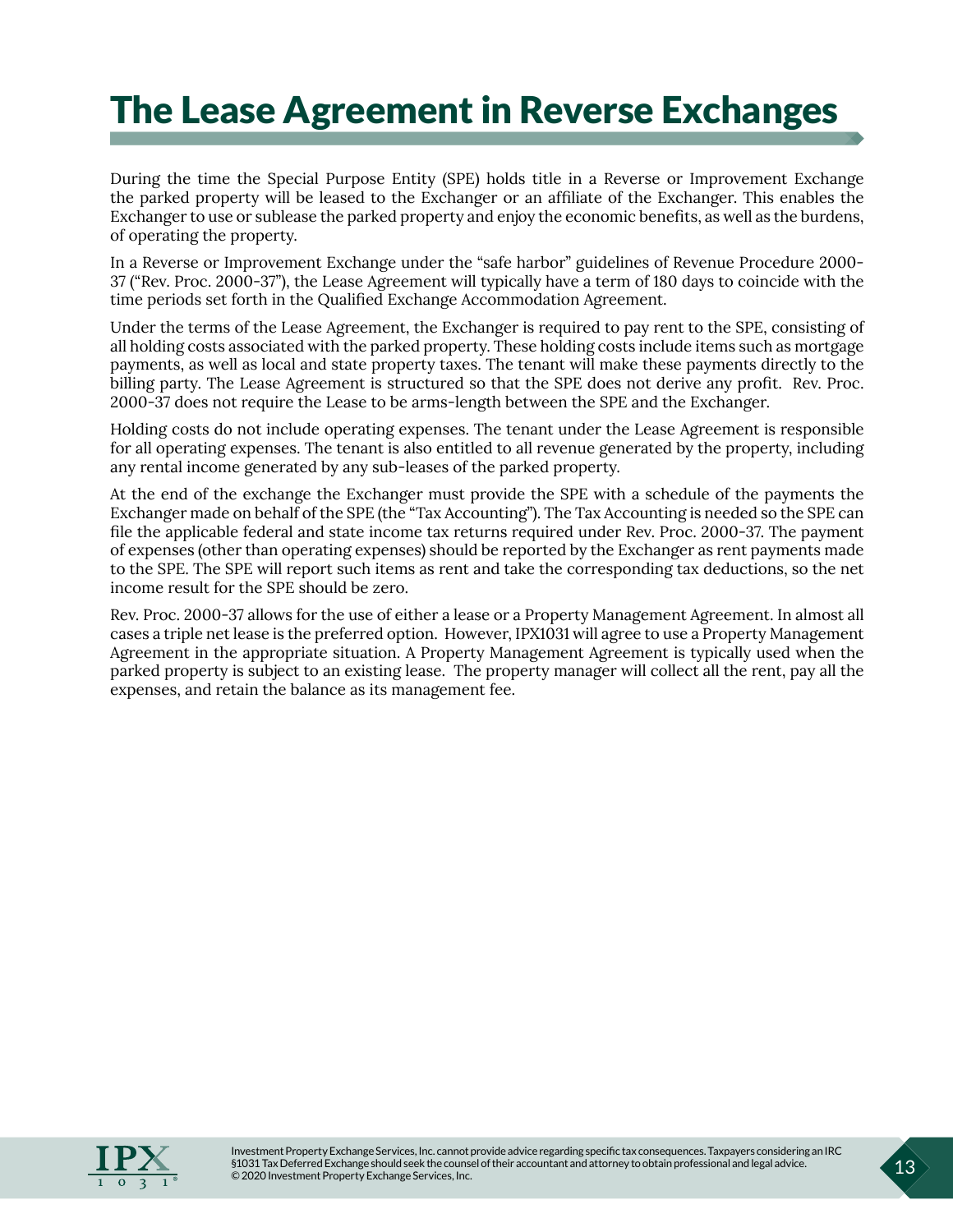### <span id="page-17-0"></span>Non-Safe Harbor Reverse Exchanges

A "Reverse" Exchange occurs when the taxpayer acquires the Replacement Property before transferring the Relinquished Property. A "pure" Reverse Exchange, where the taxpayer owns both the Relinquished and Replacement Properties at the same time, is not permitted. As a workaround, enterprising taxpayers structured "parking" transactions. An accommodation party (AP) would acquire and hold the Replacement Property until the taxpayer could transfer the Relinquished Property in a customary Forward Exchange. A major challenge of the parking arrangement was to give the AP enough benefits and burdens of the Parked Property to be treated as the owner for federal income tax purposes.

Revenue Procedure 2000-37 was issued by the IRS to provide taxpayers with a "safe harbor" to qualify their parking transactions under §1031. If the conditions of the safe harbor are met, the IRS will treat the AP as the beneficial owner of the Parked Property. Also, the IRS will not question whether the Parked Property qualifies as "Replacement" or "Relinquished" for purposes of §1031.

One condition of the safe harbor is that the AP can only hold the Parked Property for 180 days. That time requirement is an impediment to transactions where the Replacement Property needs improvements that will take more than 180 days to complete, or where the Relinquished Property takes longer to sell. As a result, some taxpayers choose to stay outside the safe harbor, in a "Non-Safe Harbor Exchange". Outside the safe harbor the IRS has historically applied a benefits and burdens test to determine whether the true owner of the Parked Property is the AP or the taxpayer.

Whether inside or outside the safe harbor, the structure and documentation of the Reverse Exchange is very similar. The difference lies in the protections provided by the safe harbor.

| <b>Safe Harbor</b>                                                | <b>Non-Safe Harbor</b>                      |
|-------------------------------------------------------------------|---------------------------------------------|
| Accommodator Treated as the Owner                                 | No Presumption as to Ownership              |
| 45 Days to Identify Relinguished Property                         | No Identification Requirement               |
| 180 Day Maximum Parking Period                                    | No Time Limit on Parking                    |
| Tax Reporting Required                                            | <b>Tax Reporting Advisable</b>              |
| Accommodator Can Be Taxpayer's Agent<br>for Transfer Tax Purposes | Accommodator Should Not Be Taxpayer's Agent |

The landscape changed for non-safe harbor transactions with the 9th Circuit Tax Court's decision in Estate of George H. Bartell, Jr. v. Commissioner, 147 T.C. No. 5 (2016). In that case the AP held the property for 17 months. The AP had no appreciable benefits or burdens of ownership. The IRS argued that under a benefits and burdens test the taxpayer was the true owner, not the AP. The Court disagreed, holding that the AP may hold title solely for the purpose of an exchange. The AP was not required to have any benefits or burdens of ownership of the Parked Property to have a valid exchange. Also, the AP could be contractually insulated from risk by the taxpayer. An important factor in the Court's decision was that the AP was not the agent of the taxpayer.

Bartell makes it easier for a taxpayer to structure a non-safe harbor exchange, since the AP no longer needs to have benefits and burdens of ownership. There is some tax risk, as the IRS may not follow Bartell outside the 9th Circuit. Some state courts may also be reluctant to adopt the Bartell opinion. Taxpayers should consult their tax professionals when contemplating a non-safe harbor exchange. For a better understanding of how this case may benefit you, please contact your IPX1031 representative. We will be happy to work with you and your tax professionals to craft a solution that will best fit your needs.

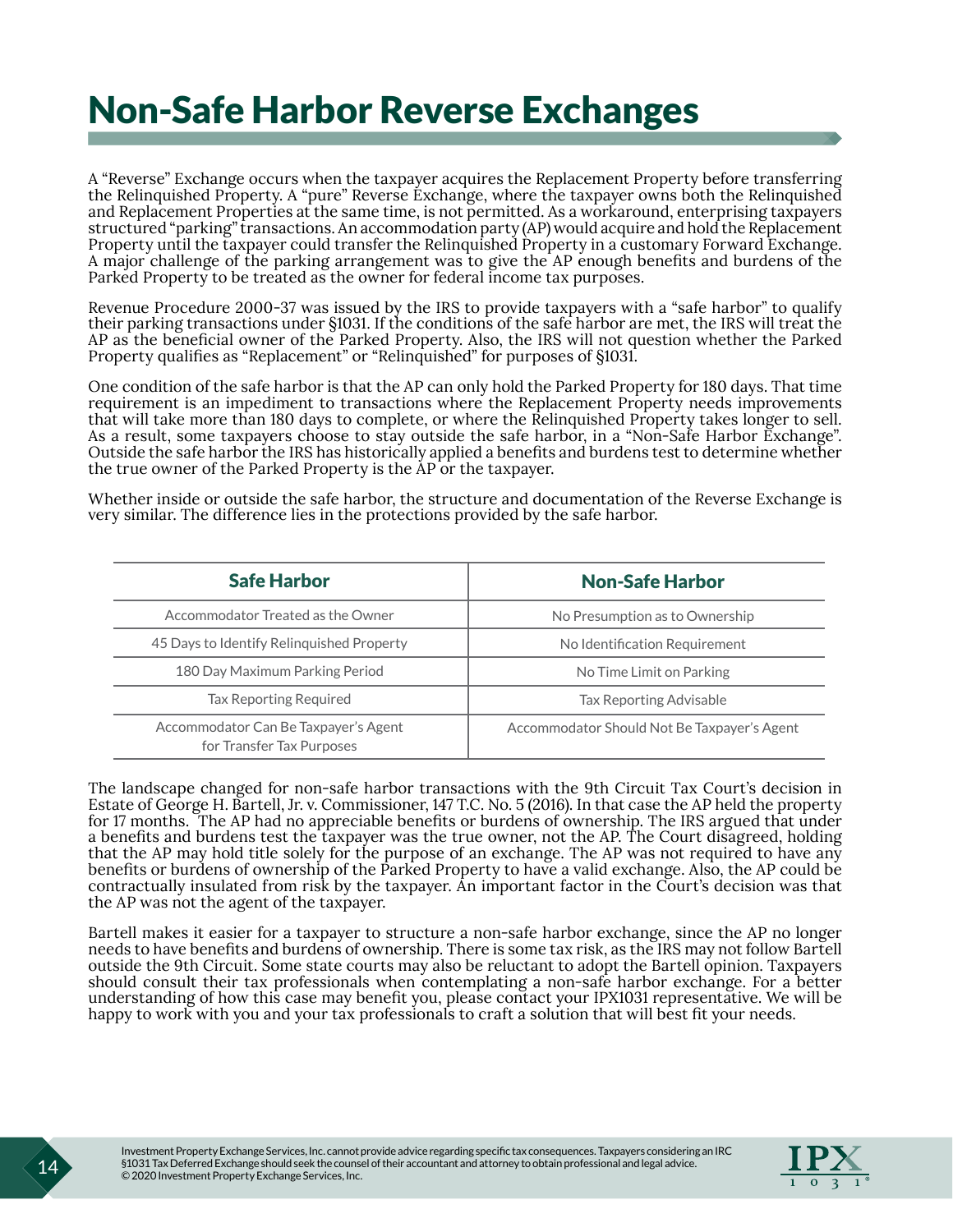### <span id="page-18-0"></span>General Contracting Issues in Improvement Exchanges

Revenue Procedure 2000-37 allows Exchangers great latitude in overseeing the construction of improvements on property being parked with an Exchange Accommodation Titleholder (EAT). These guidelines do not prevent Exchangers from acting as their own general contractor in parking transactions. Nor do they prevent an Exchanger from hiring a related party to act as the general contractor. However, before selecting a general contractor, the Exchanger should discuss the matter with its tax advisors to avoid the potentially improper receipt of exchange funds.

A Qualified Intermediary is used in a Delayed/Forward Exchange to prevent the Exchanger from being in actual or constructive receipt of the exchange funds generated from the sale of the relinquished property. Constructive receipt means that although the Exchanger does not actually have the funds, the party who did receive the funds is someone deemed to be under the Exchanger's control.

The most conservative approach is to hire a third-party general contractor to handle the project. Utilizing an unrelated general contractor lessens the Exchanger's appearance of control over the exchange funds. Unfortunately, it may not always be possible or desirable to hire independent general contractors. Sometimes the Exchanger is in the contracting business, and other times the value of the improvements is minimal, so the Exchanger chooses to act as its own general contractor.

In an Improvement Exchange the main concern with having the Exchanger act as the general contractor, or use a general contractor who is related to the Exchanger, is the potential for constructive receipt of the exchange funds. Although not to be used as legal precedent, the IRS has issued Private Letter Rulings which indicate that having a related general contractor receive exchange funds in the form of construction draws does not constitute the Exchanger's constructive receipt of proceeds. If the Exchanger does choose a related general contractor it should consider doing the following:

- 1. Have a written, arms-length construction agreement with the contractor.
- 2. The related general contractor should be in the contracting profession.
- 3. Fees paid to the contractor should be commercially reasonable.
- 4. Using a third-party disbursement agent (e.g. title company construction escrow) who would request funds from the exchange account and pay the vendors directly.

The Qualified Intermediary or EAT can also act as a disbursing agent. In that event, they would only disburse funds directly to the vendors. A direct disbursement to the Exchanger would result in the actual receipt of exchange funds, which could disqualify the exchange.

It is important not to confuse the roles of the "project manager" and the "general contractor". Although similar, the project manager typically oversees the project as a whole, while the general contractor deals directly with the subcontractors and the actual construction activity, including payments to vendors. The Exchanger can act as project manager without jeopardizing the exchange.

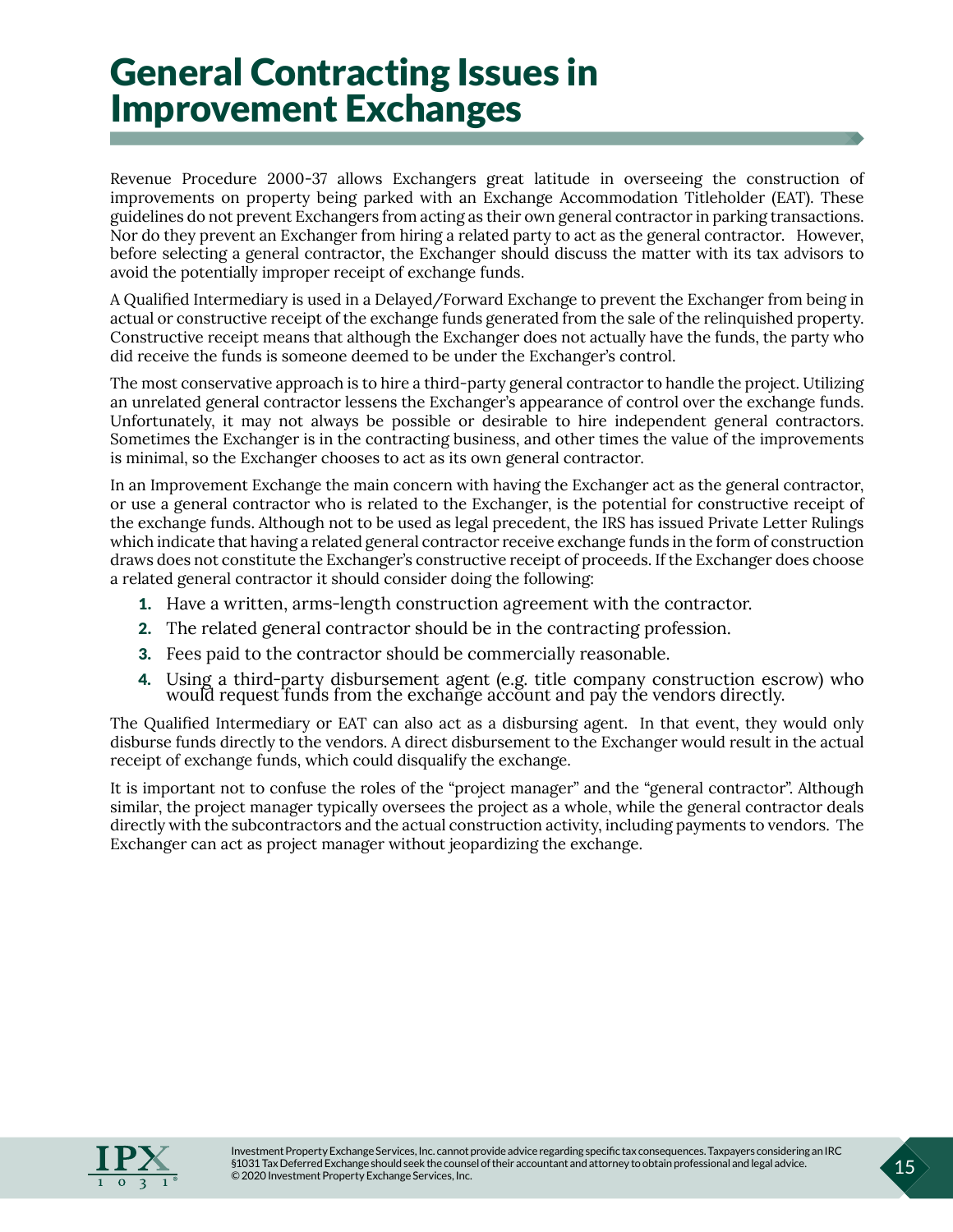### <span id="page-19-0"></span>"Soft Costs" in Improvement Exchanges

When constructing improvements, the first dollars out are most often spent on "soft" costs. Soft costs are expenses that do not relate to the direct construction of improvements. Some common examples of soft costs are architect and engineering fees, permits, surveys and environmental investigations.

While most tax advisors will agree that money spent on such items does increase the value of the property being improved and therefore increases the basis, it is an open question as to what treatment the funds spent on these items will receive in the course of a Section 1031 Tax Deferred Exchange. The main concern is the IRS may not consider plans and permits "like-kind" to real estate.

There are two main issues involving soft costs in an exchange. The first issue is one of constructive receipt and boot. If the soft cost improvements are not considered to be like-kind property, then the funds expended towards these types of improvements will be treated as boot and be potentially taxable. In addition, anytime exchange funds are spent on non-like-kind property in the course of an open exchange there is always a risk that the IRS will determine that the Exchanger had constructive receipt over the funds and, therefore, the entire exchange may be denied non-recognition treatment. Prior to the Holding Entity acquiring title to the parked property, the Exchanger should always check with his or her tax advisor as to the advisor's preferred method for handling soft costs in an exchange.

The second issue arises when the Exchanger does not want the Holding Entity to remain on title through completion of the project. Often the value of the land plus the amount of funds spent on soft costs will equal or exceed the value the Exchanger needs for a complete deferral of the gain from the sale of the Relinquished Property. To get a full deferral, the Exchanger must go even or up in equity and value from the Relinquished to Replacement Property. Ideally, the Exchanger would leave the Holding Entity on title until the value of the actual physical improvements met or exceeded the value needed for a complete deferral.

On occasion, the 180-day deadline may prevent completing a project to the point where there is enough value in the Replacement Property to qualify for full tax deferral. In that event, please contact your IPX1031 representative to discuss the feasibility of a non-safe harbor exchange.

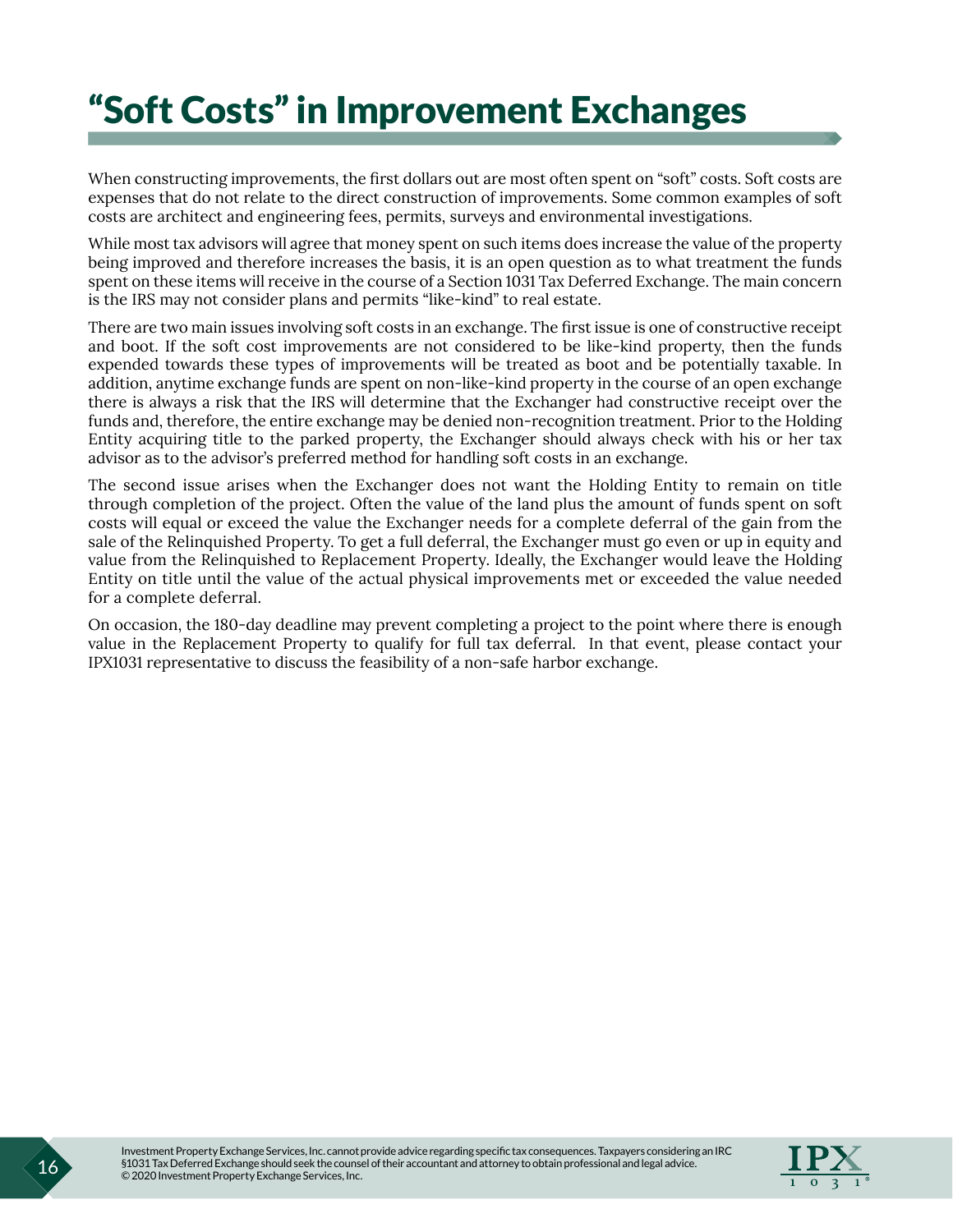### <span id="page-20-0"></span>Tax Accounting in Parking Transactions

Revenue Procedure 2000-37 (the "Safe Harbor") provides great latitude to taxpayers and an Exchange Accommodation Titleholder (EAT) participating in parking transactions under its guidance. Taxpayers can have physical control of the parked property. They can loan the funds to the EAT to purchase the parked property. Taxpayers can even be given a "call" to acquire the parked property whenever they are ready to take title. That flexibility ends, however, when it comes to determining who is treated as the owner of the parked property for federal income tax purposes.

The Safe Harbor states:

*…the taxpayer and the exchange accommodation titleholder agree to report the acquisition, holding, and disposition of the property as provided in this revenue procedure. The [Qualified Exchange Accommodation] agreement must specify that the exchange accommodation titleholder will be treated as the beneficial owner of the property for all federal income tax purposes. Both parties must report the federal income tax attributes of the [parked] property on their federal income tax returns in a manner consistent with this [Qualified Exchange Accommodation] agreement.* (Rev. Proc. 2000-37 Section 4.02(3))

If the requirements of the Safe Harbor are met, the EAT will be treated as the owner of the parked property for federal income tax purposes. The goal for both the EAT and the taxpayer is to establish the structure of the parking transaction in a manner that provides the greatest ability to recognize the economic attributes of the property. Since it is ultimately the taxpayer who is paying for expenses and receiving income from the parked property, we want to make sure the parking arrangement is documented and reported in a manner that allows the taxpayer to be in essentially the same position they would be in if they held title directly (with the exception of depreciation which is discussed below).

By using the triple net lease, the accounting of the EAT's holding of the parked asset is simplified. All income and expenses associated with operating the parked property will be reported under the taxpayer (or to an affiliate of the taxpayer if the lease is set up with an affiliate as the tenant). Items such as rent received from a tenant, utility expenses, and minor (non-capital) repairs are all reported by the taxpayer without the involvement of the EAT.

Sometimes expenses are incurred that can only be deducted by the owner of the property. Real estate taxes may be the best example. Since the taxpayer is not the owner of the parked property, they are not allowed to take a deduction for any real estate taxes paid or accrued during the EAT's ownership. Since the taxpayer is the one paying these items, the lease agreement classifies such payments as rent paid to the EAT, allowing the taxpayer to deduct the payment (labeling it as "rental expense"). The EAT will then report the "rental income" and take the off-setting deduction. This allows all parties to be in approximately the same place they would be in if the EAT was not on title.

The same is true for lender payments under notes to where the EAT or SPE are the borrower, and not the taxpayer. Since the taxpayer is not the borrower, they would generally not be in a position to deduct the interest payments. Principal payments are treated as additional advances on the loan from the taxpayer to the EAT. By classifying such payments as "rent" the deduction goes on the taxpayer's return and creates a net-zero taxable result for the EAT.

Since all payments run directly from taxpayer to the appropriate payees, the EAT is not in a position to know what payments have been made. It is the taxpayer's responsibility to provide the EAT with an accounting of the items to be considered "rent", (i.e. the "Tax Accounting").

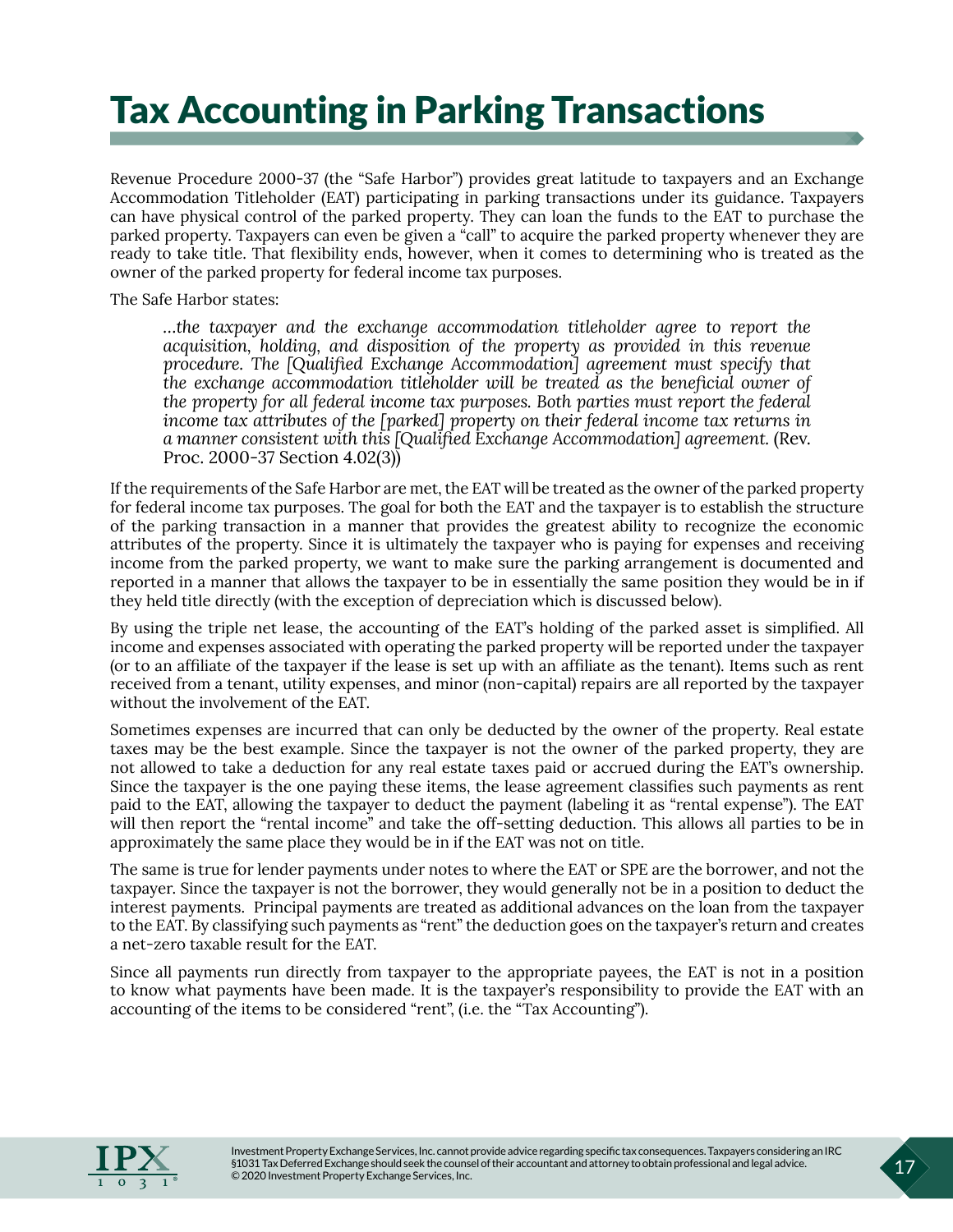### **Tax Accounting in Parking Transactions (CONT.)**

A form for providing the Tax Accounting information will be provided to the taxpayer with the documents circulated at the conclusion of the exchange. It is strongly encouraged that the taxpayer consult his/her accountant or tax advisor when completing this form. The EAT does not have an obligation to follow-up with the taxpayer for incomplete or missing Tax Accounting, so the taxpayer will want to make sure that the form is completed and returned to the EAT in a timely manner.

It is important that the taxpayer be consistent in reporting the parking transaction. If expenses are listed on the Tax Accounting, the taxpayer will need to be sure that they are reported as "rental expenses" on his/her return. Conversely, if an expense is not listed on the Tax Accounting the EAT will not be reporting it as rental income, so the taxpayer should not be reporting it as a rental expense.

One final note, since the taxpayer does not own the parked property, the taxpayer cannot claim depreciation (for tax purposes) during the period legal title is held by the EAT. (Neither can the EAT, as the property is inventory to the EAT.) Because the taxpayer claiming depreciation on a tax return is not consistent with the EAT being the owner for federal income tax purposes, to do so would take the transaction outside the Safe Harbor. The loss of the ability to claim depreciation during the EAT's ownership is an opportunity cost that should be factored into the taxpayer's evaluation of the overall costs of the exchange.

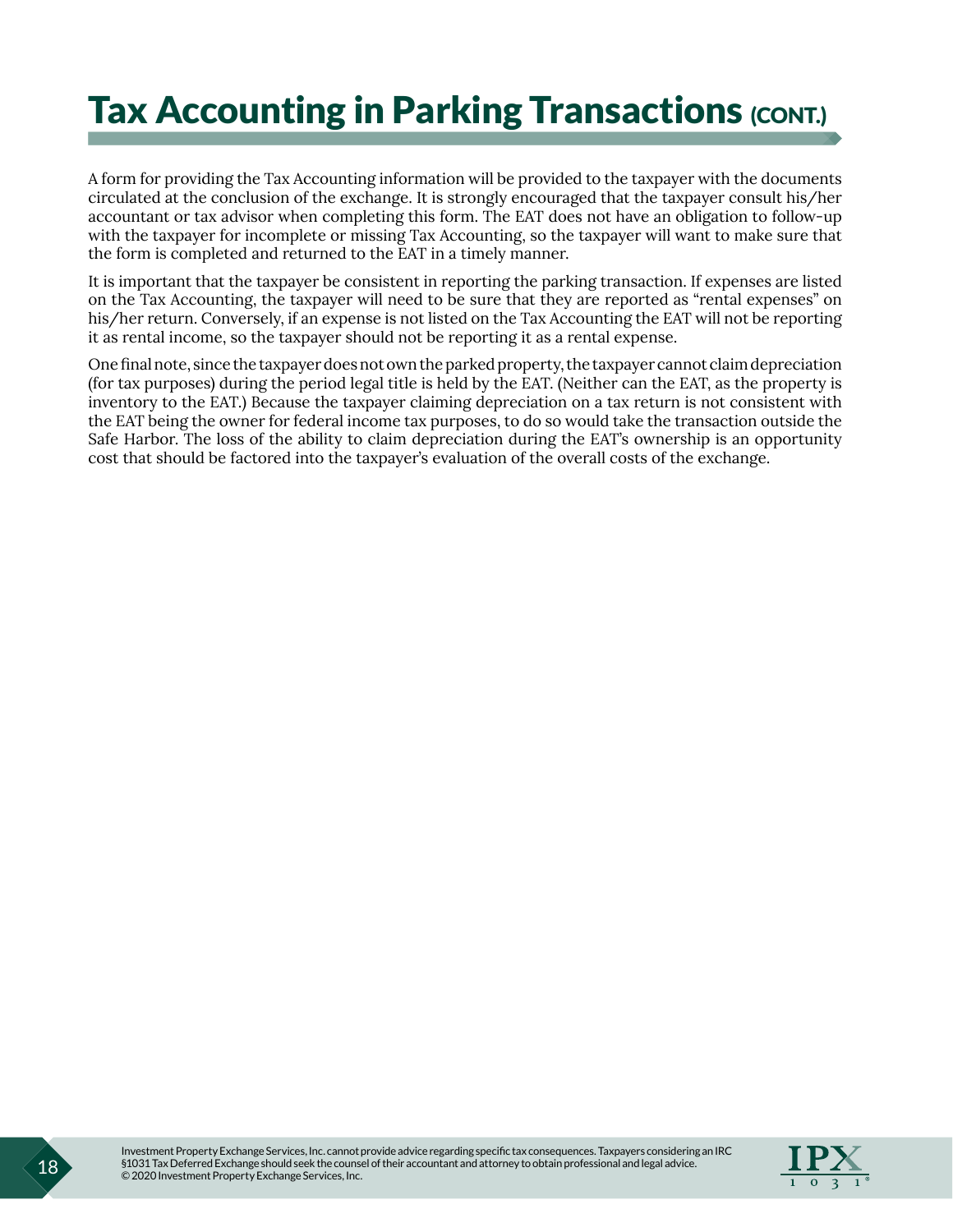### <span id="page-22-0"></span>Setting the Exchange Sales Price: Parking the Relinquished Property

One of the largest challenges to an "Exchange First" (i.e. Relinquished Property parked) Reverse Exchange is estimating the net sales price of a property that does not yet have a contract or may not even be listed for sale. In these situations the Exchanger will need to work with his or her advisors to estimate the value of the Relinquished Property. The price the Exchange Accommodation Titleholder (EAT) will pay for the Relinquished Property (the "Exchange Sales Price") will need to be estimated prior to preparing exchange documents.

The goal in setting the Exchange Sales Price is to have the loan from the Exchanger to the EAT equal the expected cash proceeds that will be generated by the ultimate sale to a third-party. This will enable the Exchanger to put sufficient cash into the exchange to avoid or minimize boot.

To set the Exchange Sales Price, the Exchanger should estimate the purchase price a third-party buyer will pay for the Relinquished Property. The Exchanger should then subtract the estimated closing costs (the Settlement Agent may be of assistance in this matter). This net sales price will be what the EAT will pay for the Relinquished Property.

The Exchange Sales Price will also include taking the Relinquished Property "subject to" any existing thirdparty debt. (Please note that this transfer may trigger a due on sale clause under the existing loan. The Exchanger should discuss the potential ramifications of this with his or her tax advisors.) The difference between the Exchange Sales Price and the existing debt will be contributed in cash that the EAT borrows from the Exchanger. This loan will be evidenced by a Promissory Note which may be secured by the Relinquished Property and/or a pledge of the membership interest in the limited liability company the EAT uses to hold title.

Upon closing the sale of the Relinquished Property to the EAT, the cash EAT borrows from Exchanger will be transferred by IPX1031, as the Qualified Intermediary, to the Exchanger's Replacement Property account, to be used toward the acquisition of that property.

When the EAT sells the Relinquished Property to the ultimate buyer, the proceeds of that sale will be used first to payoff the existing third-party lender and then the balance paid to Exchanger to payoff or pay down the Exchanger's Note.

If the ultimate sales price differs from Exchange Sales Price, the Exchanger and the EAT will enter into a purchase price adjustment agreement to modify the original sales price and promissory note amount to accurately reflect the true value of the property.

The purchase price adjustment will alleviate any concerns over the EAT having gain or loss on the sale and provide a mechanism to return the accurate amount of proceeds to Exchanger. However, it may not resolve a boot issue if the equity the Exchanger has in the Relinquished Property ends up being greater than the resulting equity in the Replacement Property. Therefore, if the Exchanger is not sure of the exact Exchange Sales Price it may be best to err on the "high side" to make sure sufficient cash is flowing through the exchange. The Exchanger should discuss this issue with his or her tax advisors.

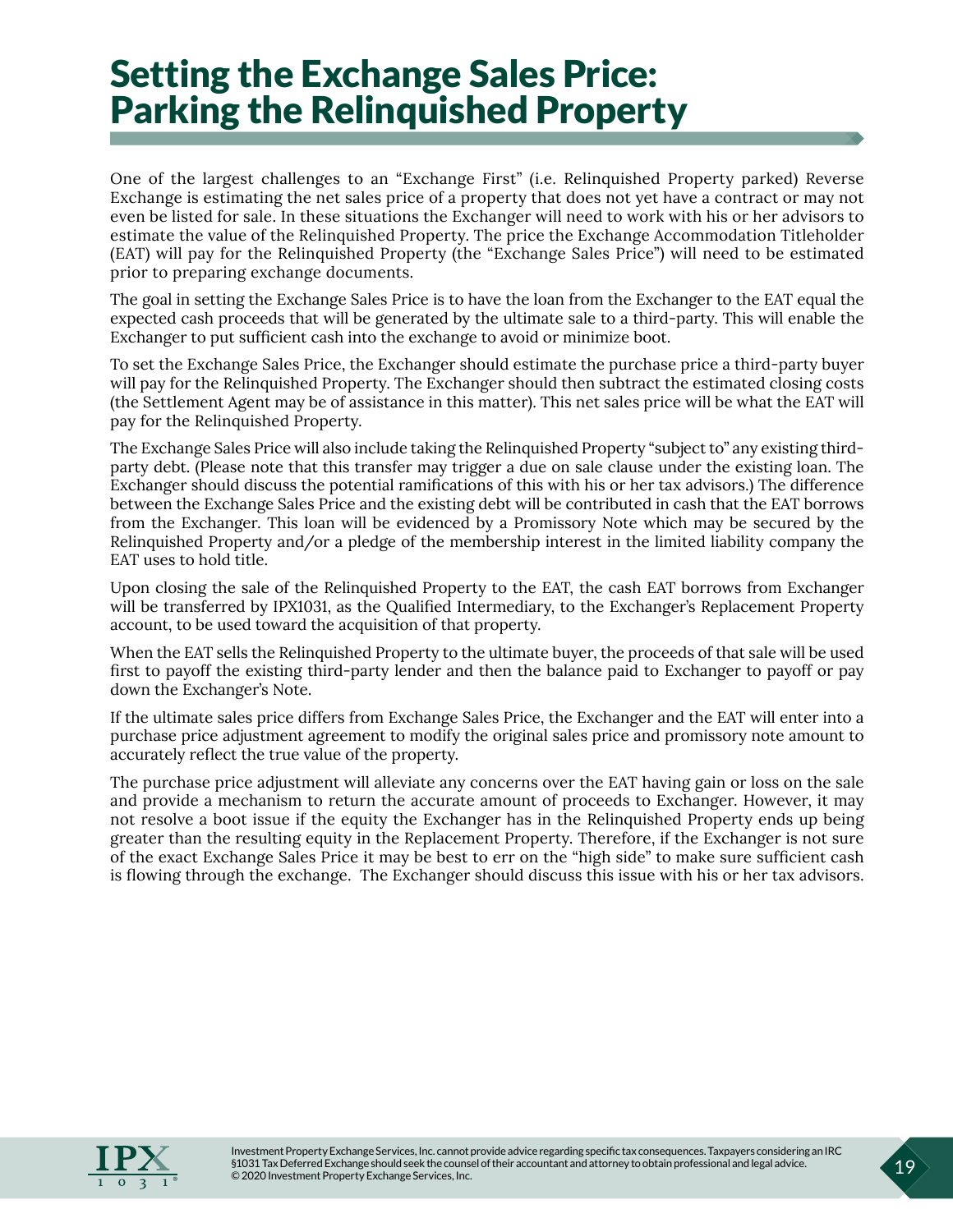### <span id="page-23-0"></span>Off Title Options in Parking Transactions

All parking transactions end with the Exchange Accommodation Titleholder (EAT) transferring the parked property to the Exchanger. This "off title" transfer is accomplished by one of two methods: (1) a deed from the limited liability company ("LLC") or (2) a transfer of the LLC membership interest. The method used will depend on a number of factors, so it is very important that the Exchanger discuss the options with its tax advisor.

#### Deed Transfer:

When concluding a parking transaction by deed transfer, the LLC holding title will sign a deed transferring the parked property to the Exchanger (or to the third-party buyer in an "Exchange First" Reverse Exchange). Some items to consider when considering a transfer by deed:

- Transfer Taxes In jurisdictions that assess transfer taxes, the deed from the LLC to the Exchanger may trigger a tax. Some states/counties/cities have exemptions under which the transfer may qualify (i.e. transfers between agents and principals), but that is not always the case. It is advisable for the Exchanger to determine the application of any transfer tax laws before entering into the exchange.
- Title Insurance Because the deed transfer method results in a change in the legal titleholder, the title insurance issued for the benefit of the LLC will not offer protection to the Exchanger. There may be ways to mitigate the title insurance costs (i.e. binders, hold-opens, co-insurance, short-term reissue rates), but these options need to be arranged in advance of wrapping up the exchange. If prior arrangements were not made, the Exchanger may be faced with paying a second title insurance premium.
- **Loan Assumptions** Since the legal titleholder is changing from the LLC to the Exchanger, a thirdparty lender will generally require a formal loan assumption, often at an additional cost.
- Tenant Issues For some parked assets, for example shopping centers and apartment complexes, a second change in the legal title holder may necessitate coordination and cooperation from the tenants (i.e. estoppel letters). While such items are generally obtainable, many investors would prefer to avoid the administrative inconvenience and not go to their tenants for such matters.
- **Timing** IPX1031 will rely on the Exchanger's attorney or the settlement agent who handled the initial purchase of the parked property to prepare the deed and coordinate the recording. Because of the involvement of third-party settlement agents, title insurance and loan assumption issues, to transfer by deed will often require significantly more lead time than a transfer by limited liability company interest. IPX1031 suggests a minimum of 10 business days.

#### LLC Membership Interest Transfer:

Because of the speed and relative ease of concluding a parking transaction by the EAT's assignment of the sole membership interest in the LLC holding title, this transfer method is generally preferred. Although it has significant benefits, there are also some issues with transfers of membership interest that an Exchanger needs to fully explore before selecting this option:

**Transfer Taxes** – Although legal title does not change, some states and municipalities will view the assignment of membership interest as a change in ownership of the assets of the LLC, and will impose a real estate transfer tax. Some jurisdictions will assess an entity transfer tax in addition to, or instead of, a real estate transfer tax. An Exchanger should be sure to evaluate potential taxes with its CPA or tax advisor.

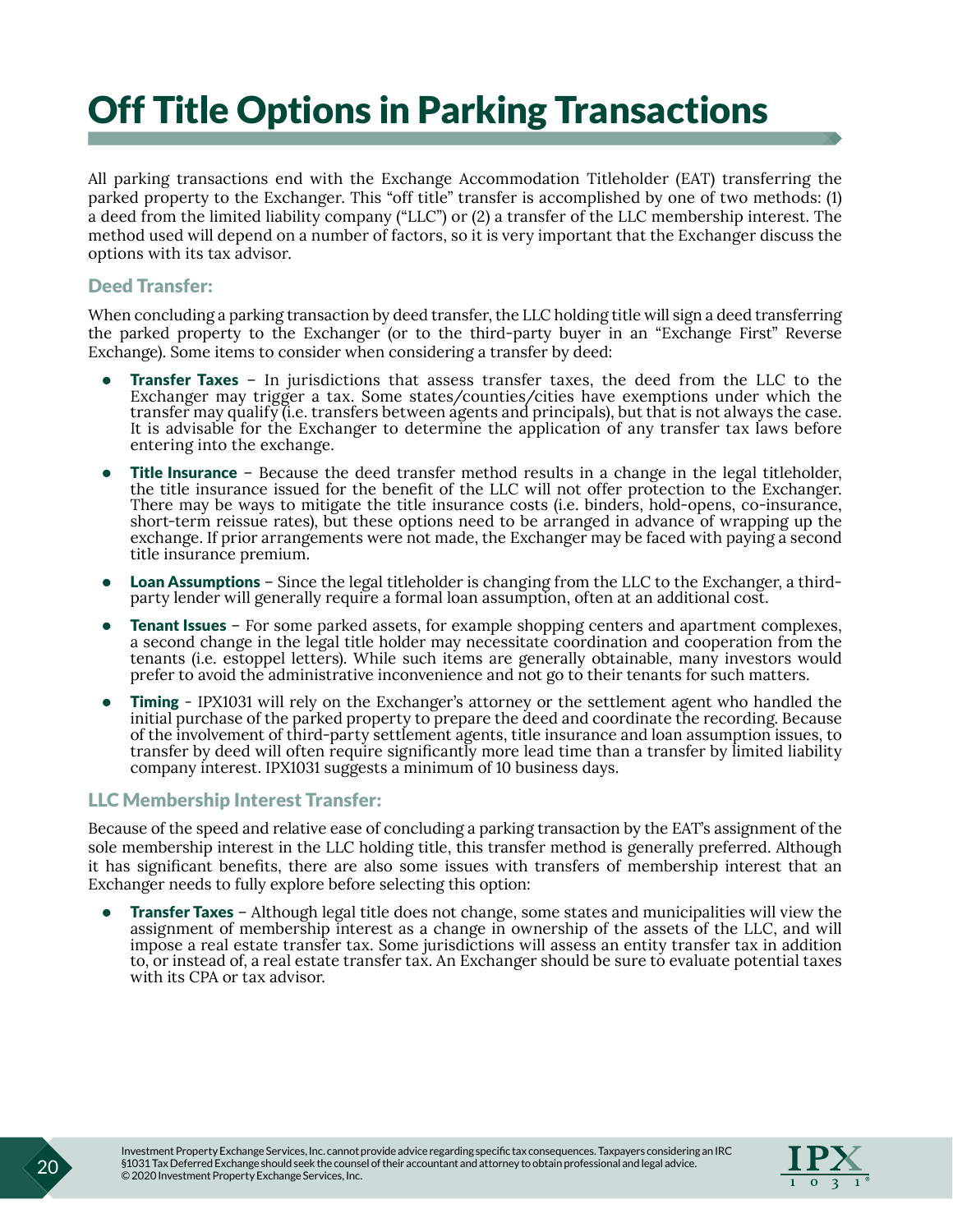### Off Title Options in Parking Transactions (CONT.)

- Franchise Taxes Ownership of an LLC will frequently carry with it a responsibility to pay annual franchise taxes or entity registration fees to the state of formation and any state in which it is authorized to do business. In some states this amount is nominal, but in others (California for example), the taxes on the limited liability company can be hundreds of dollars.
- Same Taxpayer Requirement –Some Exchangers like to keep things simple and have all their real estate held in the same entity. However, Section 1031 requires that the same Taxpayer that held title to the Relinquished Property must take title to the Replacement Property. For that reason, at the end of the parking transaction the Exchanger should acquire the LLC membership, rather than having the membership assigned to their existing entity. However, concluding an exchange via an assignment of LLC interest does not mandate that the Exchanger permanently hold the asset in that entity. The Exchanger should consult with its tax advisors about transferring the property at a later date.
- More Than One Taxpayer The IRS treats the acquisition of the sole membership interest in a limited liability company as the equivalent of acquiring the underlying asset (PLR200118023). Challenges arise when more than one Taxpayer holds title to the Relinquished Property. Separate Taxpayers acquiring an interest in the same LLC creates a partnership, and partnership interests are not eligible for like-kind exchange treatment under Section 1031. If an exchange involves multiple Taxpayers, and the Taxpayers want to acquire the parked property via membership assignment, the EAT must hold title in multiple LLCs, each as a tenant in common.

In the end, the decision to conclude the parking transaction by deed or assignment of LLC interest comes down to the Exchanger and its tax advisors reviewing all factors, including discussing the options with any third-party lender, then deciding on the best course of action.

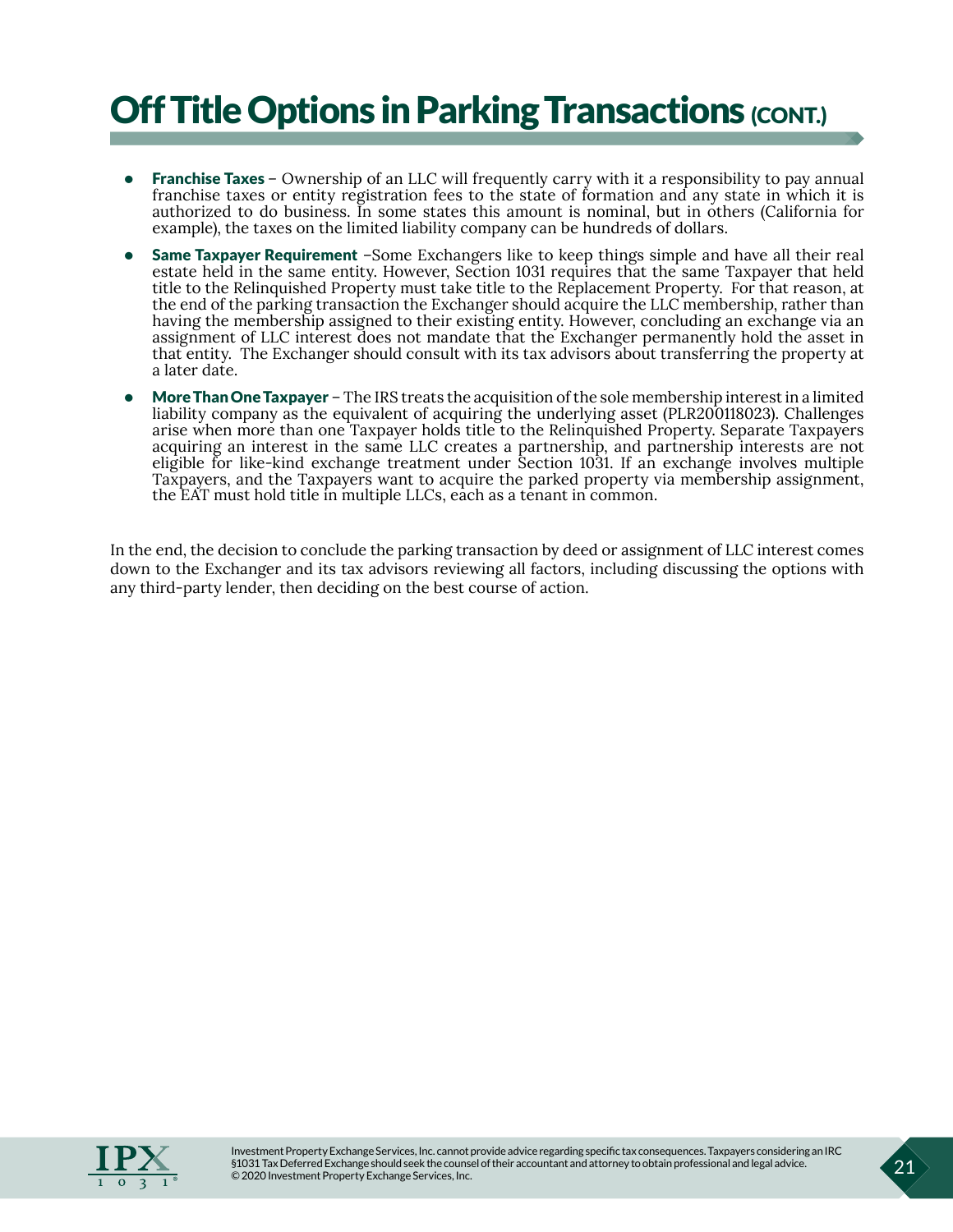### <span id="page-25-0"></span>The Role of the Settlement Agent in Reverse and Improvement Exchanges

Neither the Qualified Intermediary (QI) nor the Exchange Accommodation Titleholder (EAT) takes the place of a settlement agent. In fact, because parking transactions involve multiple transfers of a parcel of real estate, the role of the settlement agent is often magnified.

Settlement agents should not be intimidated by the concept of a Reverse or Improvement Exchange. When a settlement agent works with IPX1031 on a parking transaction, the closings are not significantly different from a standard buy/sell closing. IPX1031 provides full instructions on how the deed should be drafted, what parties should be listed on the settlement statement, and how to handle the transfer of funds. IPX1031 handles Reverse Exchanges all over the country and closing procedures and terminology may differ by geographic region. If you are uncertain about a particular document or instruction IPX1031 encourages you to call the Exchange Coordinator handling the file.

Exchange methods and procedures vary from company to company. While there may be similarities between the procedures of IPX1031 and its competitors, it is not safe to assume all exchanges are processed the same way. It is important that the settlement agent, receive, review and understand the instructions issued by the exchange company for each deal. If there are any questions, the settlement agent should contact the exchange company for clarification.

The standard parking transaction (Reverse or Improvement Exchanges) typically involves three closings. The same settlement agent may handle all three transfers, but that is not always the case. The order of these closings and the parties involved will depend on the exchange structure, so coordination of the parties is essential. A brief summary of each structure's closing procedures is described below.

#### Delayed Improvement Exchange:

In a Delayed Improvement Exchange the first closing involves the Exchanger's transfer of the Relinquished Property through the QI to a third-party buyer. Often called the "down-leg" or "phase one" of a Deferred Exchange, this first closing for a Delayed Improvement Exchange is identical to a standard Deferred Exchange.

At the close of the Relinquished Property the Exchanger assigns his interest in the Relinquished Property to the QI. The settlement statement shows the QI as the seller. Proceeds from the sale are paid directly to the QI, and title to the Relinquished Property is transferred via direct deed from the Exchanger to the third-party buyer.

The QI will sign escrow instructions, amendments and the settlement statement, but these documents will need to be signed as "read and approved" by the Exchanger prior to submitting them for the QI's signature. Many ancillary documents (1099s, etc.) will not require the QI's signature.

The acquisition of the Replacement Property may occur in a simultaneous closing or it may be delayed by several days or even weeks. When the parties are ready to close on the Replacement Property, the EAT and Exchanger enter into a Qualified Exchange Accommodation Agreement (QEAA). The EAT will form a special purpose entity (usually a limited liability company) to hold title to the parked property. For purposes of simplification, this Brief Exchange will use the term "EAT" to collectively refer to both the EAT and the entity it uses to hold title.

The EAT is then assigned into the Exchanger's position as buyer under the Replacement Property purchase agreement. Since the EAT does not use its own funds, it borrows money from one or more of the following sources (1) the QI, (2) the Exchanger, or (3) a third-party lender arranged by Exchanger.

The EAT, as a "true" buyer is shown on the settlement statement and deed. The EAT will also sign all documents needing buyer's signature, but the settlement agent should make sure that the Exchanger has read and approved a copy of the closing documents prior to submitting them to the EAT for signature. Upon closing title vests in the EAT.

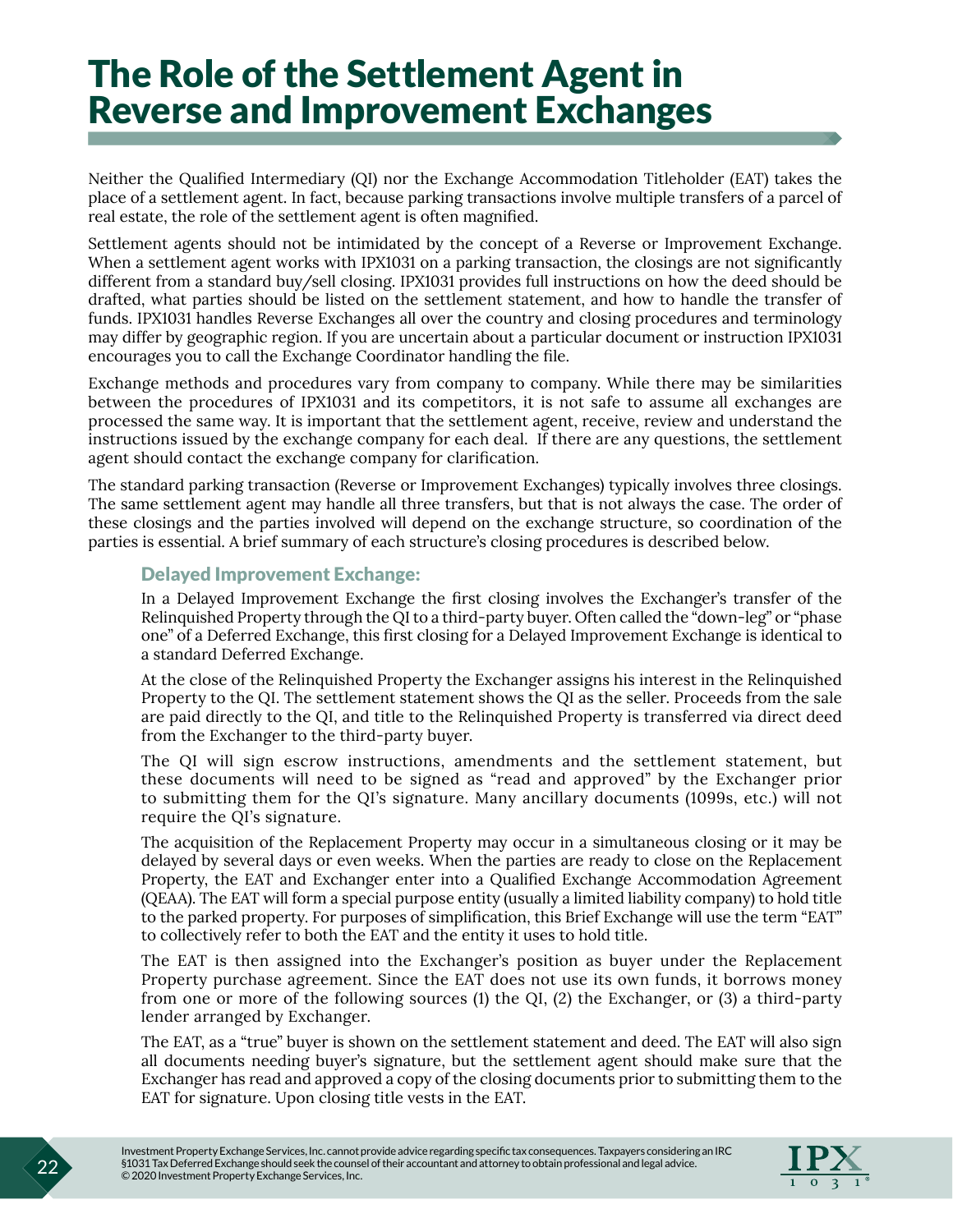# The Role of the Settlement Agent in<br>Reverse and Improvement Exchanges (CONT.)

The settlement agent will generally not be involved in the exchange again until the EAT is ready to transfer the Replacement Property to the Exchanger. This transfer must occur within 180 days of the day the Relinquished Property was transferred to the buyer.

To conclude the exchange, the Exchanger will assign its rights to acquire the improved Replacement Property to the QI. QI will advance the purchase price to the settlement agent (this amount will be off-set by any credits for any funds previously advanced to EAT by QI to acquire or improve the Replacement Property). QI should be shown as the buyer as the qualified intermediary for Exchange. Title to the improved Replacement Property is transferred via direct deeding with title running from the EAT to the Exchanger.

#### Relinquished Property Parked Reverse Exchange:

The Relinquished Property Parked, or the "Exchange First" Reverse Exchange generally requires the most set-up time and coordination for settlement agents. This is essentially the first leg of a "Forward" Exchange. The EAT will acquire title to the Relinquished Property and hold it until the EAT can sell it to a third-party buyer. As with all Reverse Exchanges, the transaction is governed by a QEAA between the Exchanger and EAT.

The exchange is often structured as a simultaneous exchange in which there are two contemporaneous closings. In the first closing the EAT acquires the Relinquished Property from the Exchanger. The QI is assigned into the Exchanger's position as seller under the purchase and sale agreement with the EAT. The settlement statement shows the QI as the seller and the Eat as the buyer. The EAT will generally finance its acquisition of the Relinquished Property by (1) taking the property subject to any existing debt and (2) receiving a purchase money loan from Exchanger for the balance of the purchase price. The Exchanger will generally deposit those loan proceeds directly into the closing for the EAT's benefit. The deed will be drawn transferring the Relinquished Property from the Exchanger to the EAT.

The Replacement Property closing, the second of the two closings, is completed as any standard deferred exchange "up-leg". The QI is assigned into the purchase contract and shows on the settlement statement as the buyer. The QI uses the proceeds from the Relinquished Property sale and has the Replacement Property deeded from seller directly to Exchanger.

With the Exchanger's disposition of the Relinquished Property and acquisition of the Replacement Property the exchange is technically completed under IRC Section 1031, even though the Relinquished Property has not been sold to a third-party buyer. This is why some refer to this exchange structure as the "exchange first" method.

The EAT will continue to hold the Relinquished Property until the Exchanger can locate a buyer. The EAT will execute the contract that the Exchanger has negotiated with the buyer. At closing, the EAT will instruct the settlement agent to disburse its proceeds to first pay-off any third-party financing taken "subject-to" and then to pay-off the purchase money loan from the Exchanger.

If the proceeds are not sufficient to satisfy both debt obligations the Exchanger will accept less than full pay-off for its loan. If the proceeds from the sale are more than the combined pay-offs the Exchanger and the settlement agent should discuss options with IPX1031, as any excess funds may be classified as "boot" by the IRS.

Although the Exchanger is not a party to this escrow IPX1031 will require that they sign any documents to be signed by the EAT as read and approved before closing. This ensures that the Exchanger is aware of all costs and terms of the closing.

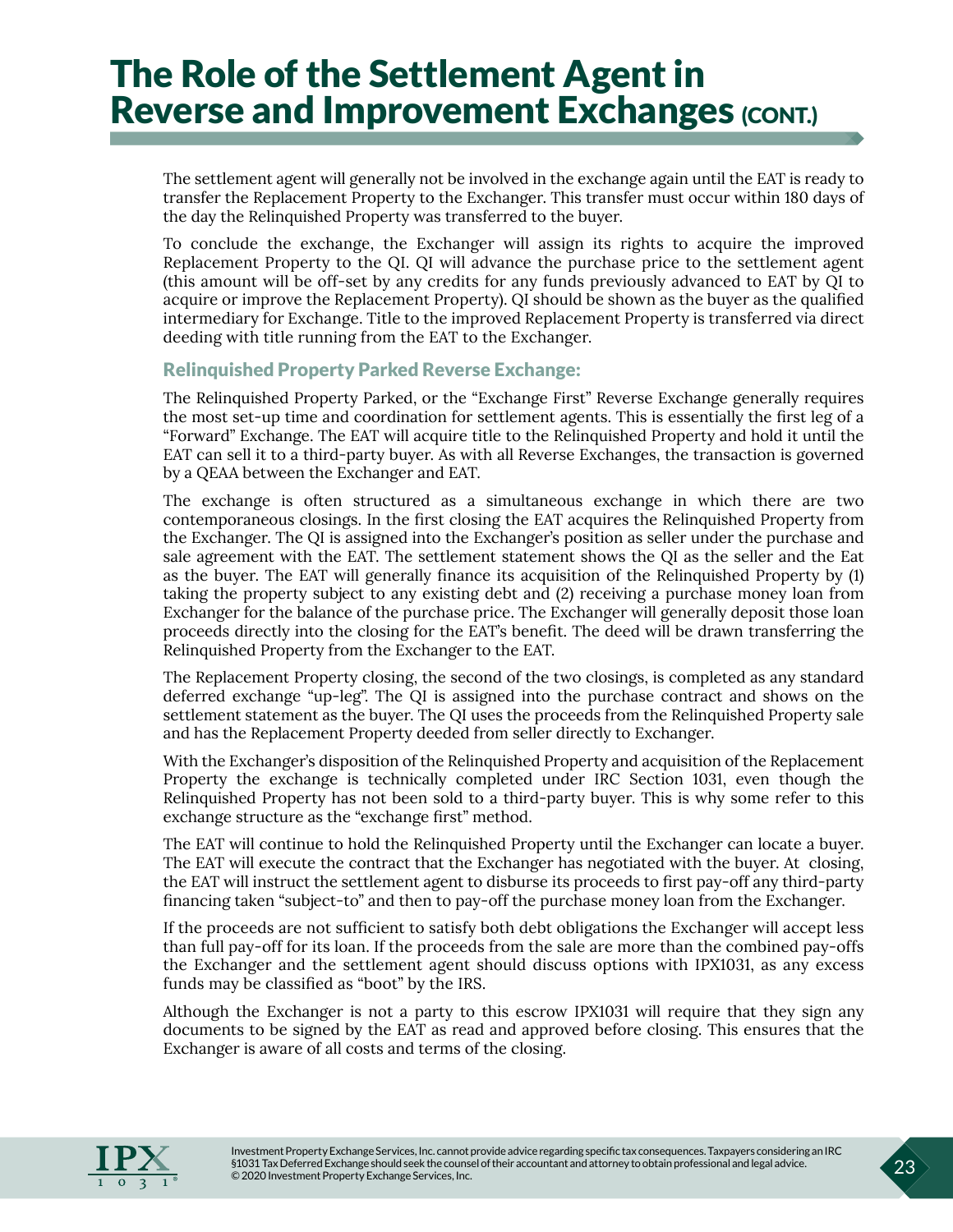# The Role of the Settlement Agent in<br>Reverse and Improvement Exchanges (CONT.)

#### Replacement Parked and Reverse Improvement Exchange:

Because these two exchange structures are very similar they are being combined for the purposes of this Brief Exchange. These exchanges begin with the Exchanger and EAT entering into a Qualified Exchange Accommodation Agreement (QEAA). Next the Exchanger assigns the EAT the Exchanger's rights to acquire the Replacement Property from the third-party seller. Since the EAT does not have its own funds it must borrow money from either the Exchanger or a thirdparty lender arranged by Exchanger. Often the EAT funding comes through a combination of two of these sources.

The settlement statement shows the EAT as the purchaser and the EAT executes all purchaser closing documents after the Exchanger has signed off as read and approved. Title is transferred from the seller to the EAT.

Title insurance options for the Replacement Property need to be addressed prior to the EAT LLC taking title. If, at the end of the exchange, the EAT transfers the property to the Exchanger by deed there will be a change in the legal titleholder, so any title insurance issued with the LLC as the insured will not offer protection to the Exchanger. There may be ways to mitigate the title insurance costs (i.e. binders, hold-opens, co-insurance, short-term reissue rates), but these options need to be discussed with the Exchanger and arranged in advance, otherwise the Exchanger may be faced with paying a second title insurance premium.

The EAT will continue holding title to the Replacement Property until the Exchanger is in a position to sell the Relinquished Property. If the transaction is an Improvement Exchange the process of constructing improvements on the Replacement Property can begin as soon as the EAT acquires title.

When the Relinquished Property sells the closing is identical to that of a standard ("forward") deferred exchange. The QI is assigned into the Exchanger's contract rights. The Exchanger deeds the property directly to the buyer, with the proceeds being sent to the QI by the settlement agent.

If the Exchange involves the construction of improvements the exchange funds can be used to pay the contractors. The EAT will typically remain on title to the Replacement Property through the 180-day Reverse Exchange period, or until the value of the improvements and the land are sufficient to fully defer the gain from the Relinquished Property sale.

A final, third closing file is scheduled to complete the exchange by having the EAT transfer the parked property to the Exchanger. This file is usually handled by the settlement agent who closed the transaction when the EAT acquired title. The QI is assigned into the Exchanger's rights to purchase the property from the EAT. The QI deposits the exchange funds needed to acquire the Replacement Property. If the exchange proceeds are not sufficient to satisfy the existing debt on the Replacement Property, the Exchanger must either deposit additional funds or assume the remaining debt.

The closing statement shows the QI as the buyer for the benefit of the Exchanger and the EAT as seller. Title is transferred via direct deeding from the EAT to the Exchanger, or by an assignment of the LLC membership interest.

Closing Reverse Exchanges can be a challenge at first. The mere addition of two new parties to the transaction can be a burden in of itself. Add to that the fact that settlement agents are often given short notice of the deal structure, and it's easy to see why Reverse Exchanges can be intimidating to some. We, at IPX1031, understand the value of the role played by settlement agents and make every effort to insure they are comfortable with the transaction. Please feel free to contact your local IPX1031 office or our National Reverse and Improvement Exchange Division – Structuring Department (888-475-2493) with any questions or for additional information on our services.

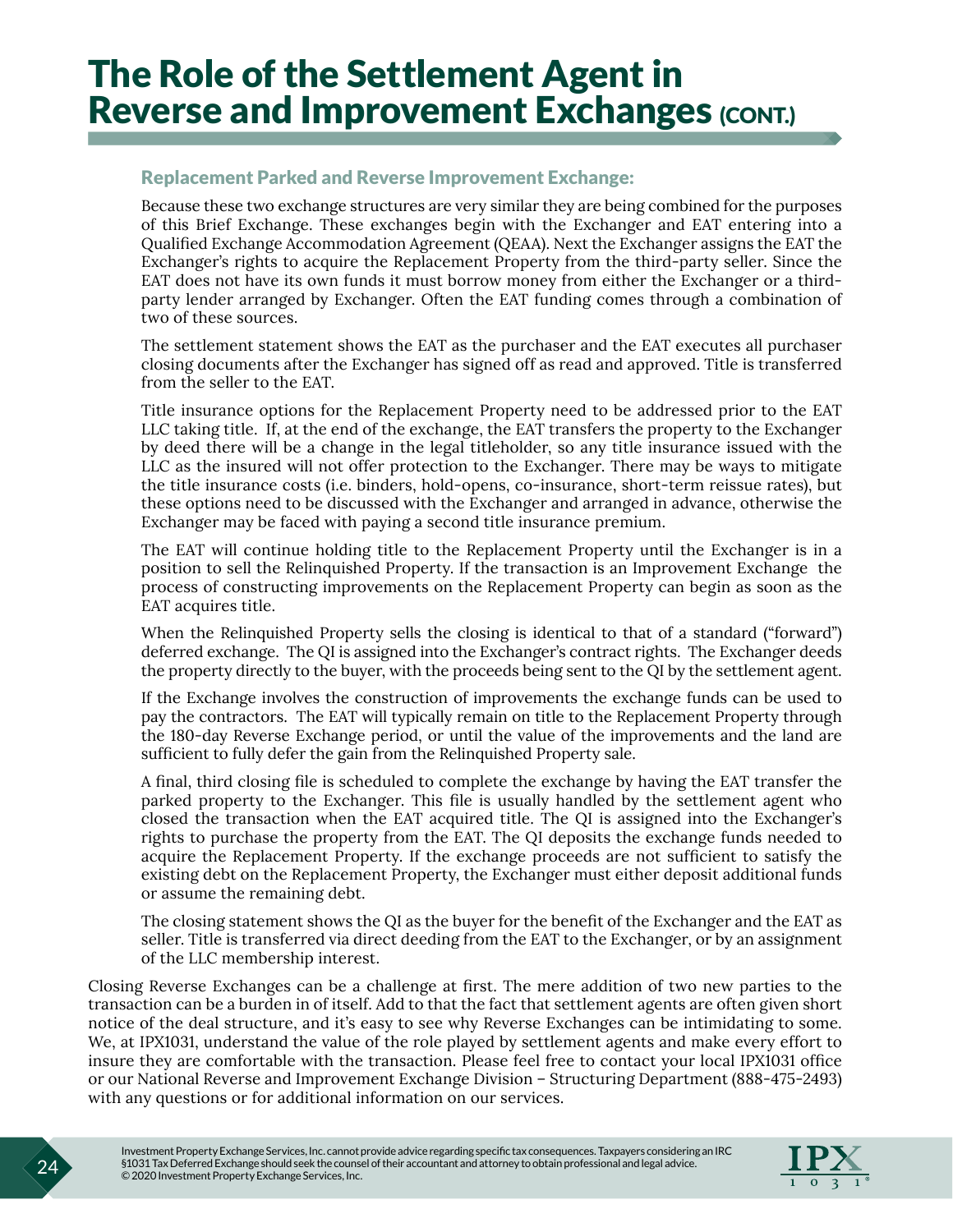### <span id="page-28-0"></span>Third Party Leases

As an accommodating party, IPX1031 prefers not to enter into agreements with third parties. The Exchanger's lease of the parked property to the ultimate third-party tenant should be structured as a sub-lease under our lease of the parked property to the Exchanger.

If a sublease is not possible IPX1031 may agree to have our SPE enter into the lease as landlord in a lease to a third party provided the following language is included in the lease:

Notwithstanding any provisions this Lease to the contrary, National Safe Harbor Exchanges, Inc., a California corporation ("NSHE") is acting as an exchange accommodation titleholder in connection with a like-kind exchange under IRC Section 1031 and Revenue Procedure 2000- 37 for the benefit of \_\_\_\_\_\_\_\_\_\_\_ ("Exchanger"). As an accommodation party Tenant agrees not to look to NSHE or NSHE's directors, officers, and employees with respect to the Lease or any covenant, stipulation, promise, indemnity, agreement or obligation contained herein. In enforcing its rights and remedies under the Lease, the Tenant will look solely to the Exchanger for the performance of the provisions herein. Tenant will not seek another money judgment against NSHE or NSHE's directors, officers, and employees and will not institute any separate action against NSHE by reason of any default that may occur in the performance of any of the terms and conditions of the Lease between Landlord and Tenant. This agreement on the part of Tenant shall not be construed in any way so as to effect or impair the Tenant's rights hereunder as provided by law or construed in any way so as to limit or restrict any of the rights or remedies of the Tenant in any proceedings or other enforcement of this Lease.

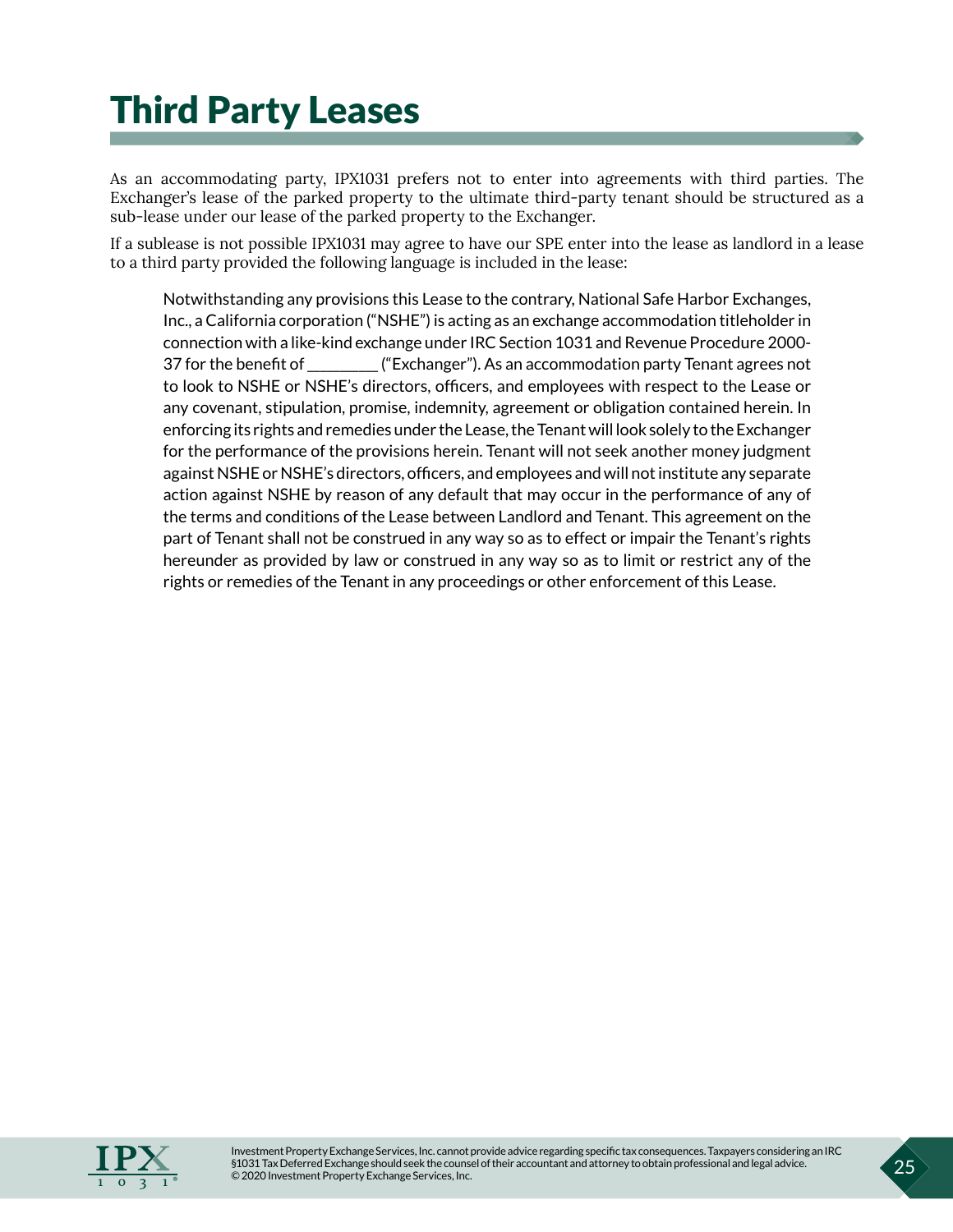### <span id="page-29-0"></span>The Delayed Improvement Exchange on Ground Lease – Structure

Although Revenue Procedure 2000-37 (Rev. Proc. 2000-37) is usually associated with Reverse Exchanges, all parking arrangements can benefit from the safe harbor provisions. In addition to the Exchange Agreement with IPX1031 as the Qualified Intermediary, Delayed Improvement Exchanges involve the use of a Qualified Exchange Accommodation Agreement (QEAA) and an Exchange Accommodation Titleholder (EAT). In situations where the Replacement Property is a leasehold interest, the EAT will form a special purpose entity (SPE) to acquire and hold the ground lease interest.

#### Phase I: Qualified Intermediary Facilitates Transfer of Relinquished Property:

The exchange begins with IPX1031 entering into an Exchange Agreement with the Exchanger in which IPX1031 agrees to acquire the Relinquished Property and transfer it to the buyer. The proceeds from the sale are deposited into the Exchange Account, then used to acquire the Replacement Property from the seller. Ultimately, the property will be transferred to the Exchanger to complete the exchange. The Exchange Agreement provides that if improvements are to be constructed on the Replacement Property prior to its acquisition by the Exchanger, an affiliate of IPX1031 will acquire and hold title to the property during the construction period.

The acquisition of the Replacement Property may occur simultaneously with sale of the Relinquished Property or thereafter. Pursuant to the IRS regulations, the Exchanger must not only identify the Replacement Property, but the improvements as well. The intended improvements should be identified with as much detail as is practicable. The identification should also include the legal description of the underlying land. The identification must be made within 45 days of the transfer of the Relinquished Property.

#### Phase II: SPE Acquires Newly Created Leasehold Interest:

The SPE becomes the lessee under a newly created ground lease. The ground lease must have a term in excess of 30 years to qualify the leasehold interest as a like-kind to real estate. The Replacement Property will be the leasehold interest, plus the improvements that will be added during the period the SPE is the lessee.

The SPE and the EAT will enter into a Qualified Exchange Accommodation Agreement (QEAA) with the Exchanger under which the SPE agrees to hold the Replacement Property for a period of time not to exceed 180 days following the transfer of the Relinquished Property. The SPE may also sublease the Replacement Property to Exchanger.

#### Phase III: Construction of Improvements:

The SPE will engage the Exchanger as the Project Manager to oversee the construction activities on the Replacement Property. Although the Project Management Agreement gives the Exchanger broad powers when dealing with the improvements, including contracting with the contractors and consultants involved in the improvements process, any documents requiring the approval or signature of the legal owner of the Replacement Property must be delivered to the SPE, as the legal owner, for execution.

The Exchanger, as Project Manager, will present draw requests to the SPE. The SPE will fund those draws with funds advanced by IPX1031 under the QEAA or borrowed the Exchanger or a third-party construction loan.

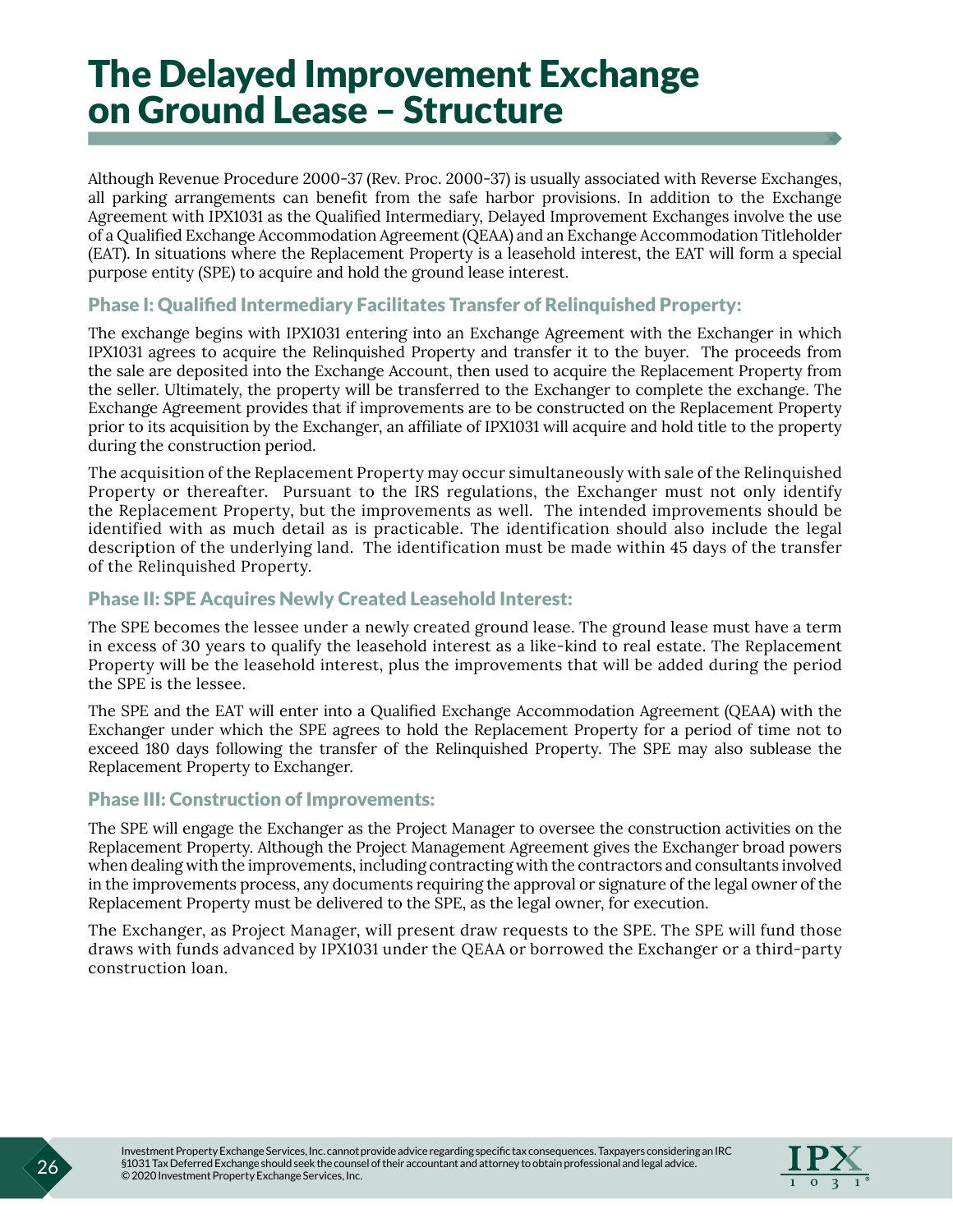# The Delayed Improvement Exchange<br>on Ground Lease – Structure (CONT.)

#### Phase IV: Qualified Intermediary Facilitates Transfer of Improved Replacement Property to Exchanger:

When the improvements are complete or on the 180th day after the Relinquished Property was closed, whichever occurs first, IPX1031 will facilitate a transfer of the Replacement Property from the EAT to the Exchanger. This off title transfer can be accomplished by the EAT causing the SPE to assign the ground lease to Exchanger, or by the EAT assigning its membership interest in SPE to Exchanger.

There is no requirement that the improvements be completed at the time the Replacement Property is transferred to the Exchanger, however, the value of the leasehold plus the improvements at the time of the transfer must be sufficient to successfully complete the exchange (i.e. even or up in value from that of the Relinquished Property). In addition, any debt from the Relinquished Property must be replaced and all proceeds from the sale of the Relinquished Property must be spent. Pre-payments to contractors will not qualify for exchange treatment. Such payments are for goods and services, which are not like kind to real property. The Exchanger must refer to state law to determine if materials not yet incorporated or affixed in the property will be considered real property. In most states building materials which are not actually in place will not be considered real property.

It is well settled that a long-term leasehold, plus improvements, qualifies as Replacement Property in an exchange when the underlying land is owned by a party unrelated to the Exchanger. Recent rulings have even approved exchanges where the underlying land is owned by a related party. However, some taxpayers seek to use exchange funds to improve a leasehold on land already owned by the taxpayer. Although such exchange structures have been consistently disallowed by the IRS, some taxpayers insist on proceeding anyway. Such a structure is very aggressive. It is critical that that taxpayer's intent on using exchange funds to improve land they already own discuss their proposed transaction with a tax and/or legal advisor before proceeding. IPX1031 is available to discuss the pros and cons with the taxpayer and their advisors. Please refer to Brief Exchange: The Safe Harbor Reverse Exchange for further detail and flow charts.

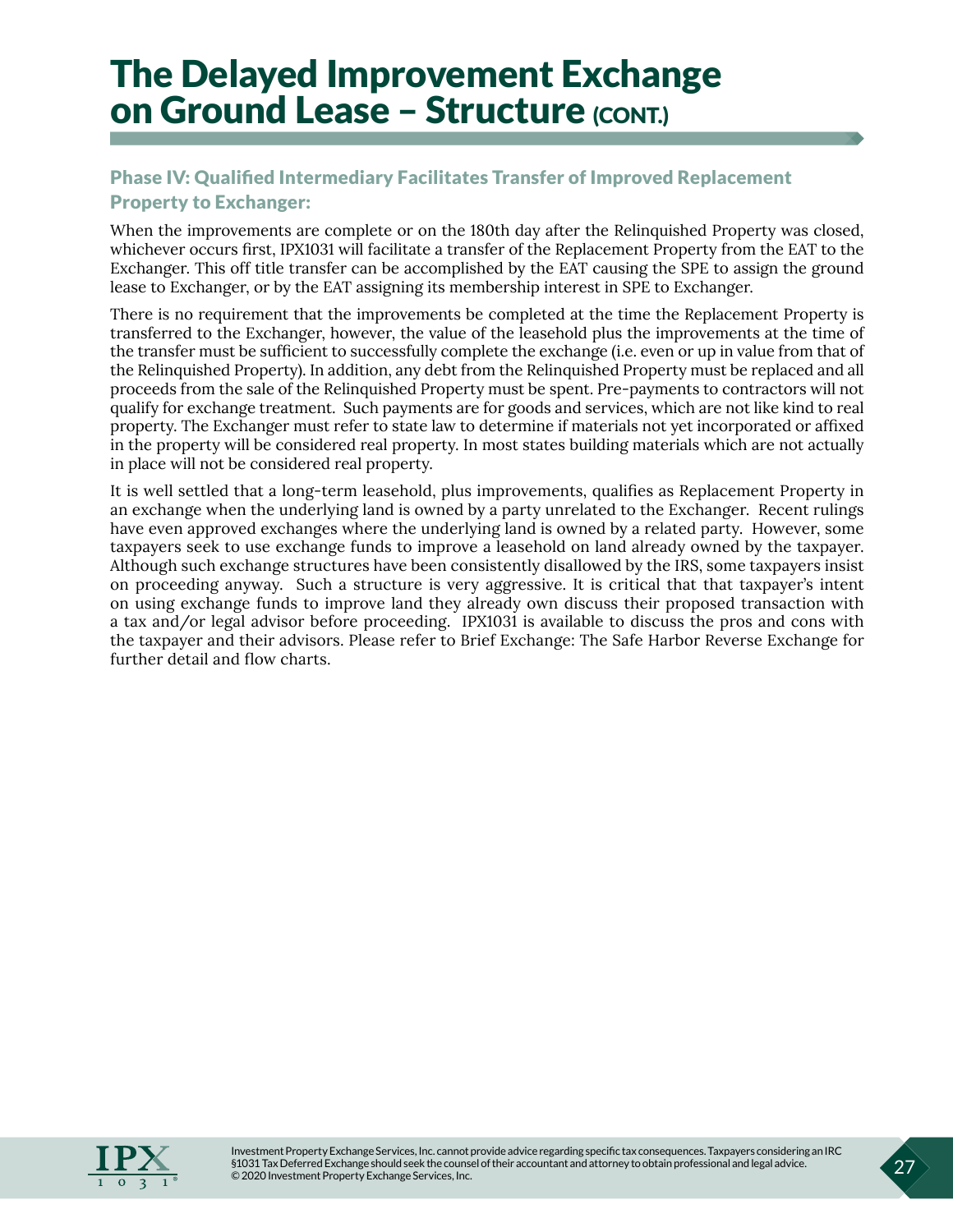### <span id="page-31-0"></span>Third Party Ground Leases

Often the acquisition of a Replacement Property takes the form of a ground lease interest. In such circumstances, before we will agree to have our special purpose entity (SPE) become the tenant under the ground lease the following language must be included in the lease or the assignment of the lease (depending on whether the lease is newly created or existing):

Notwithstanding any provisions this Lease to the contrary, National Safe Harbor Exchanges, Inc., a California corporation ("NSHE") is acting as an exchange accommodation titleholder in connection with a like-kind exchange under IRC Section 1031 and Revenue Procedure 2000-37 for the benefit of \_\_\_\_\_\_\_\_\_\_\_ ("Exchanger"). As an accommodation party Landlord agrees not to look to NSHE or NSHE's directors, officers, and employees with respect to the Lease or any covenant, stipulation, promise, indemnity, agreement or obligation contained herein. In enforcing its rights and remedies under the Lease, the Landlord will look solely to Tenant and/or the Exchanger for the performance of the provisions herein. Landlord will not seek a money judgment against NSHE or NSHE's directors, officers, and employees and will not institute any separate action against NSHE by reason of any default that may occur in the performance of any of the terms and conditions of the Lease between Landlord and Tenant. This agreement on the part of Landlord shall not be construed in any way so as to effect or impair the lien of the Lease or Landlord's rights hereunder as provided by law or construed in any way so as to limit or restrict any of the rights or remedies of the Landlord in any proceedings or other enforcement of this Lease.